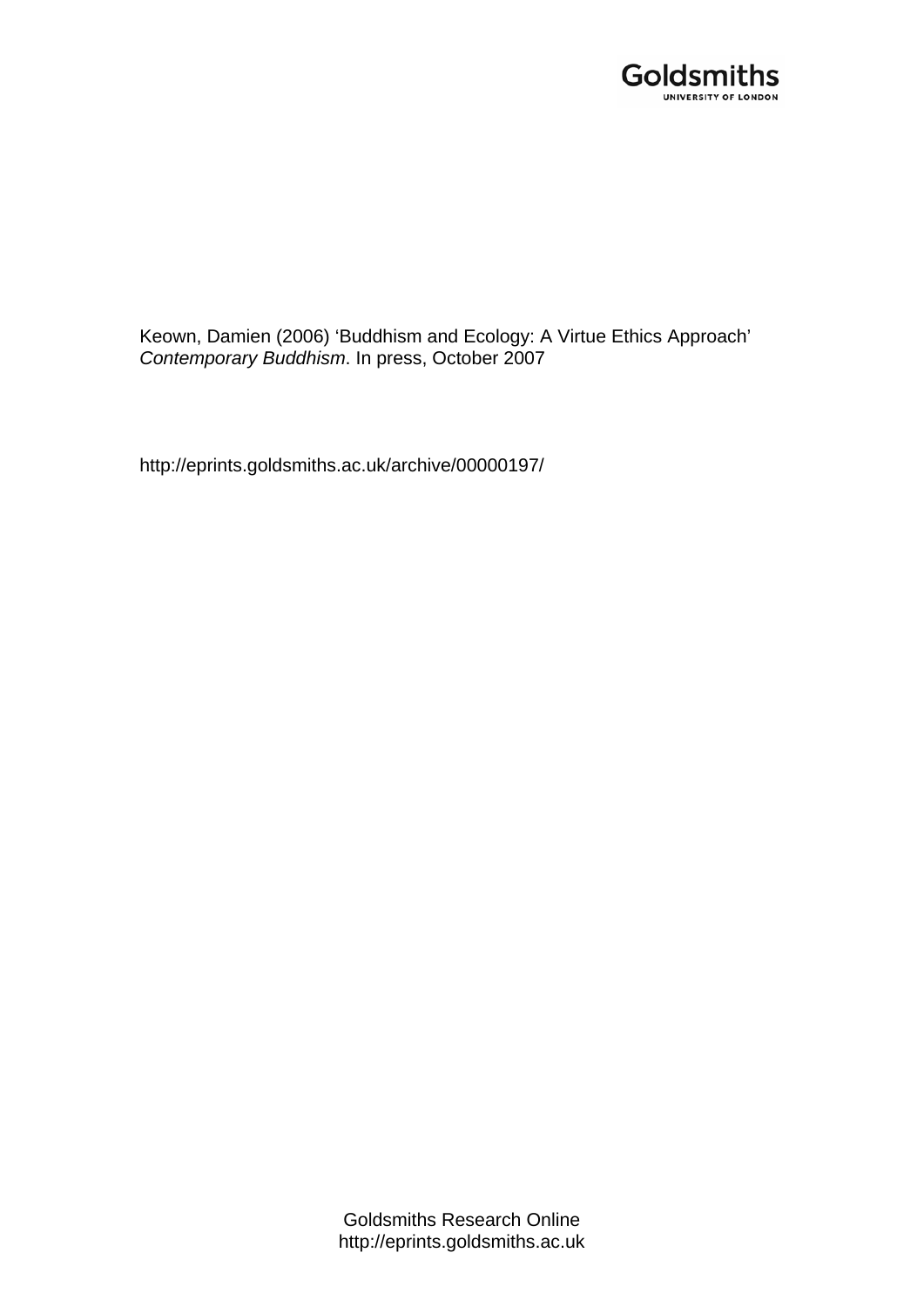# **Buddhism and Ecology:**

# **A Virtue Ethics Approach[1](#page-25-0)**

Damien Keown *Professor of Buddhist Ethics Goldsmiths College University of London* 

*Notes* 

- Length 6865 words
- Font: Times Extended Roman
- Date of this version: 3 August 2006
- Email: *d.keown@gold.ac.uk*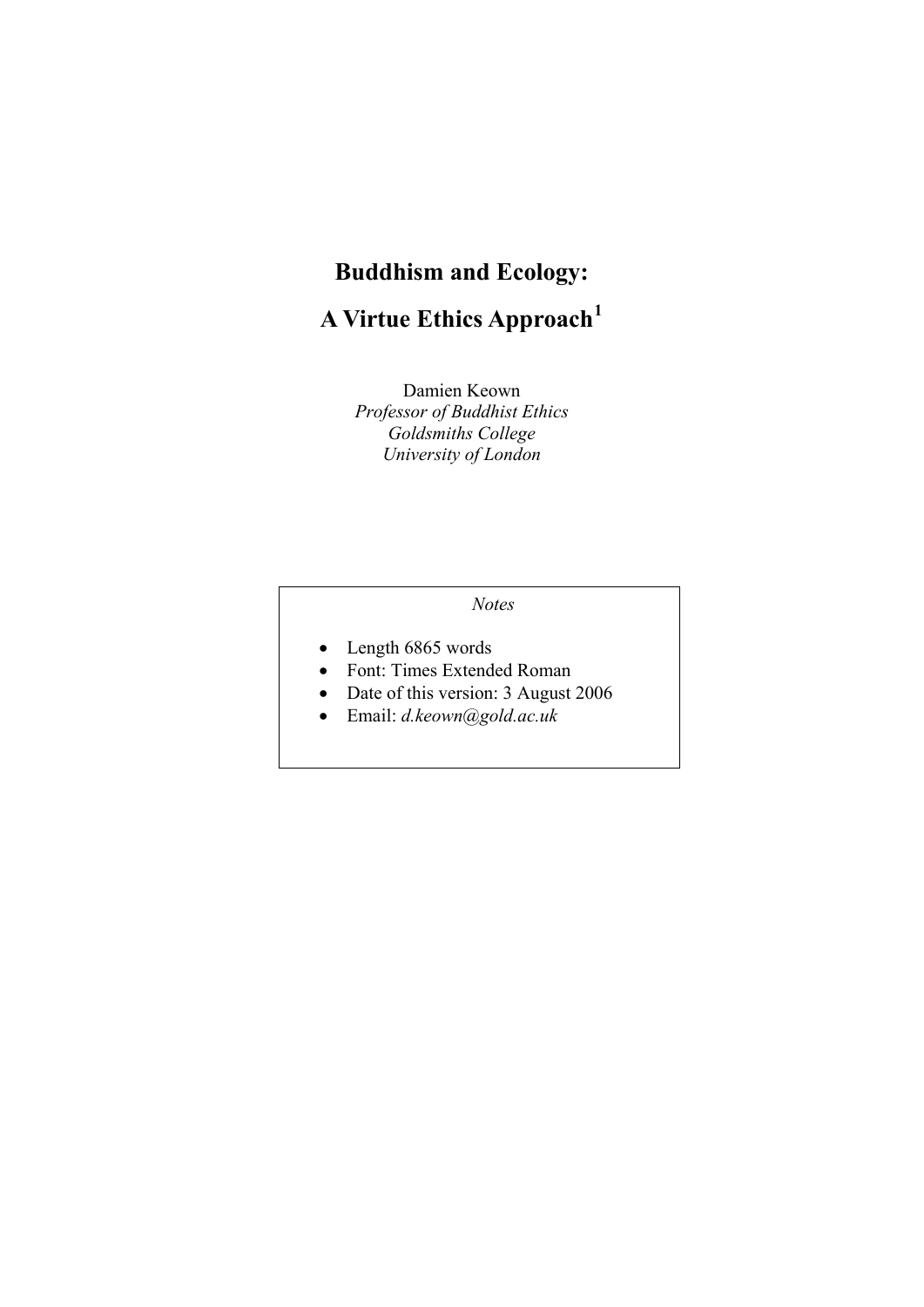### *Introduction*

Whether Buddhism has a compelling ecological dimension or not has been a much discussed question in recent years. I think I should put my cards on the table at the outset and say that I count myself among the sceptics in this respect. I see little evidence that the Buddha or his followers, at least down to modern times, have been greatly concerned with questions of ecology. If anything, there is more evidence of a negative presupposition about the value and status of the natural world in Buddhism. In contrast to Christian teachings, the world was not created by God who, as the book of Genesis tells us (vv.9ff), saw that his creation was *good*, and being good, worthy to be preserved. On the contrary, in Buddhism there seems to be an acceptance, even an expectation that the world will decline. This is thought of as a basic characteristic of the cosmic order: the eventual destruction of the environment is a basic feature of *saṃsāra*, and exactly what we should expect. Efforts to prevent it may therefore be seen as naive and deluded and contrary to a proper understanding of Dharma, or natural law. Against this background I see no obvious basis on which to address specific ecological questions, such as whether the world is a better place with the black rhino in it than without it. In general, Buddhism seems not to regard the conservation of nature as anything more than a prudential matter, and we are given no explicit reasons as to why we might have have a moral obligation to preserve it.

It has to be recognized, furthermore, that the concerns of ecology are essentially modern ones, and the ecological problems we face today such as greenhouses gases and global warming are only intelligible against the background of a scientific understanding of the world. Until Buddhism updates its ancient cosmology it is not clear how it will take part in a dialogue which is conducted in the vocabulary of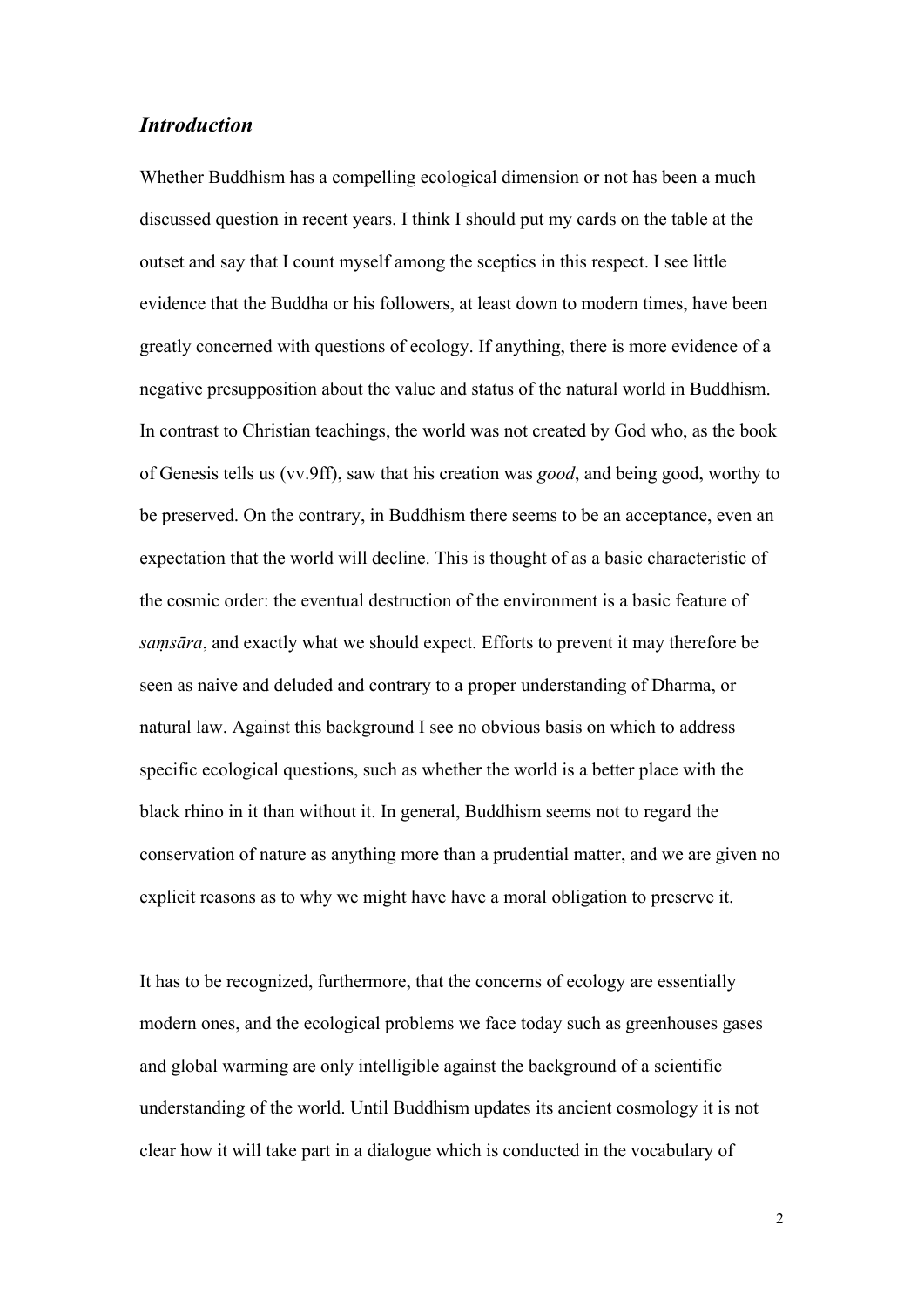modern science. Although there are certainly many Buddhists today who have an excellent knowledge of science, it seems to me that the intellectual core of the tradition still conceives of the natural world in pre-modern terms. For the present at least, therefore, I do not see Buddhism as in a position to offer convincing answer to modern ecological problems. I agree with Ian Harris<sup>[2](#page-25-1)</sup> that Buddhism's ecological credentials are far from being conclusively established, and I also share the view that much recent interest in this area is driven by Westerners pursuing a green agenda. The American Buddhist and writer on ecology Stephanie Kaza herself disarmingly admits 'At this point it is unclear whether ecological practices are primarily motivated by Buddhist tradition or by American environmentalism.<sup>[3](#page-25-1)</sup>

Lest this prologue sound unduly negative, let me hasten to add that as we are all aware Buddhism is not a monolithic structure, and some strands or traditions may be more or less resourceful than others in addressing environmental issues. For example, Schmithausen has contrasted what he calls the 'pro-civilization strand' with the 'hermit strand.'<sup>[4](#page-25-1)</sup> There are also certain underlying features of Buddhist moral teachings that may be conducive to the development of an environmental philosophy. What I wish to do in this paper is to explore one of these by drawing on the Western tradition of virtue ethics and providing an introductory sketch of how it might provide a foundation for ecology in Buddhism.<sup>[5](#page-25-1)</sup>

#### *Virtue Ethics*

Virtue ethics can claim to be the West's oldest systematic body of ethical theory, and it is one that has both secular and religious dimensions. Originating in the ethical treatises of Aristotle, the tradition was continued by classical Roman authors such as Cicero and then revived by Aquinas in the Middle Ages. Given a Christian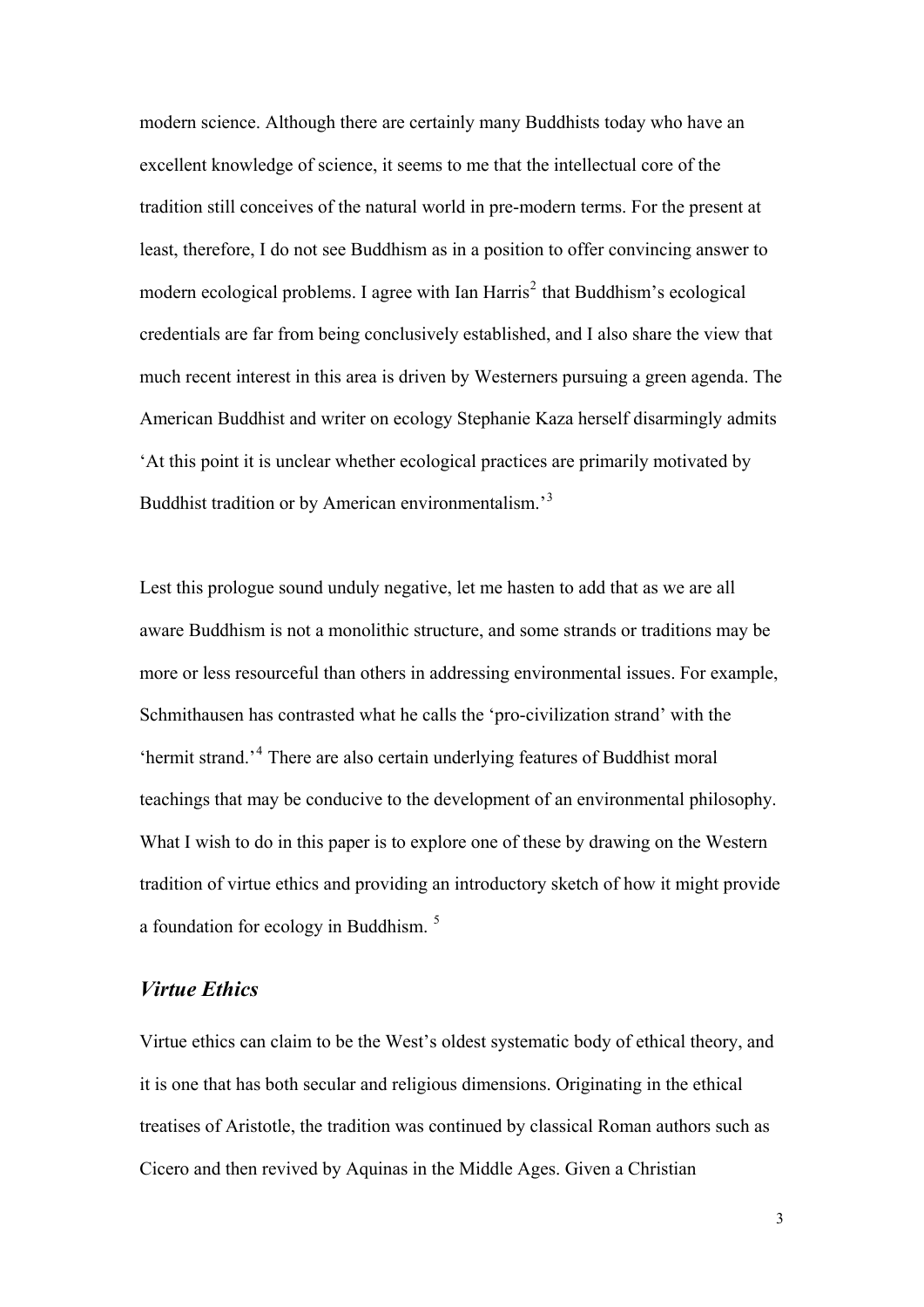interpretation it became the dominant approach to ethics down to the Reformation, only to be rejected along with other religiously-based ethics in the Enlightenment. In modern times Deontological and Consequentialist theories of ethics have enjoyed prestige, but during the last half of the twentieth century their weaknesses have become increasingly apparent and dissatisfaction with them has lead to the search for alternatives. In 1981 Alasdair Macintyre published an influential volume entitled After Virtue: A Study in Moral Theory<sup>[6](#page-25-1)</sup> which revived the project of virtue ethics and placed it firmly on the agenda as a mainstream approach to the resolution of contemporary ethical problems. Philosophers such as Philippa Foot, Rosalind Hursthouse, and many more have made important contributions to the debate, and theologian Stanley Hauerwas has been a leading protagonist of the virtues approach in the field of Christian ethics.

#### **Virtue Ethics as 'Middle Way'**

Virtue ethics is an approach which emphasizes the role of the agent more than the action, focussing more on the character of persons than rules (as in deontological ethics) or the consequences of acts (as in consequentialist theories). While not discarding acts and their consequences, it does not see them as disembodied deeds, instead placing central importance on the sort of person we are and wish to become. Celia Deane-Drummond, the author of a recent book which develops a Christian virtue ethics approach to ecology, sums up the approach as follows:

Virtue ethics, unlike other approaches, asks us to consider not just the action, but the agent himself or herself. It focuses on what sort of person we are, rather than what sorts of action we should perform. Actions, where they are considered, are in the light of who we are as persons, rather than detached from human character. The basic premise of virtue ethics is that goodness is a fundamental consideration, rather than rights,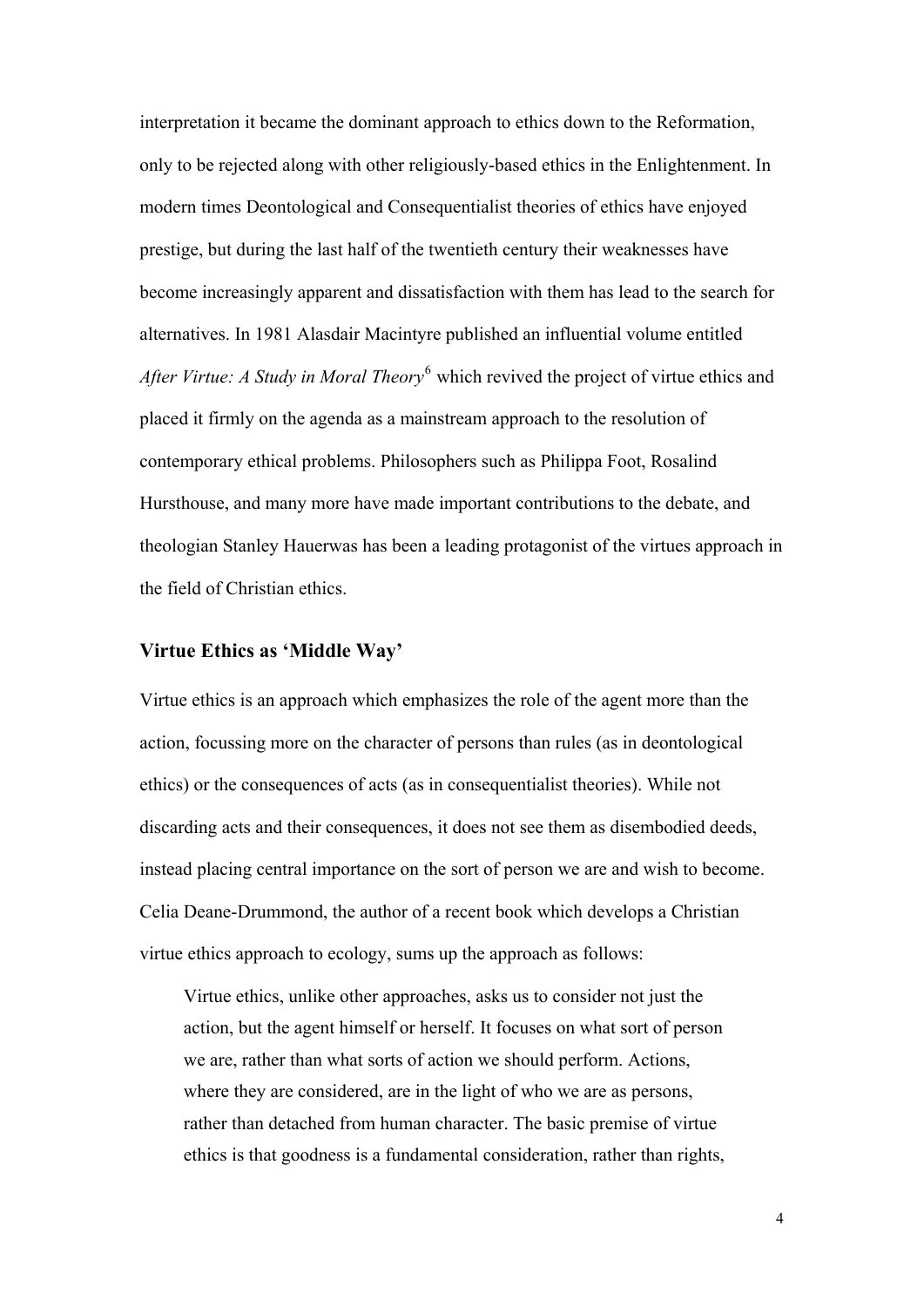duties or obligations. Furthermore, virtue ethicists also reject the idea that ethical conduct can be codified in particular rules.<sup>[7](#page-25-1)</sup>

Another key aspect to virtue ethics is that it looks at actions in the context of an overall life: we might say that it is more concerned with the whole movie than a single frame. The reason for developing particular states of character is to live a balanced and rounded life and to achieve a state of fulfilment, happiness or flourishing. It can be seen that virtue ethics is not unconcerned with consequences, since its aim is the fulfilment of human potential and the long-term happiness that accompanies it. Aristotle called this state *eudaimonia*, a term which the Christian commentators translated as *beatitudo* or blessedness. While having one eye on the consequences of moral conduct, virtue ethics is also flexible enough to embody rules and precepts which flag up the danger areas and steer us away from the kind of behaviour which experience has shown are not conducive to human wellbeing in the longer term.

#### **Virtue defined**

Virtue is excellence or fitness of purpose. The virtue of a knife is to be sharp and cut well. In the human context a virtue, according to Aristotle, is a particular trait of character which through exercise and habituation becomes customary or natural. He defined virtue as 'a state of character (*hexis*) concerned with choice (*prohairesis*) lying in a mean, i.e. the mean relative to us, this being determined by a rational principle, and by that principle that the man of practical wisdom (*phronimos*) would determine it.<sup>[8](#page-25-1)</sup> Hursthouse defines a virtue as 'a characteristic trait a human beings needs for *eudaimonia*, to flourish or live well,' while Yearly sees virtue as 'a disposition to act, desire and feel that involves the exercise of judgement and leads to a recognizable human excellence or instance of human flourishing.<sup>[9](#page-25-1)</sup>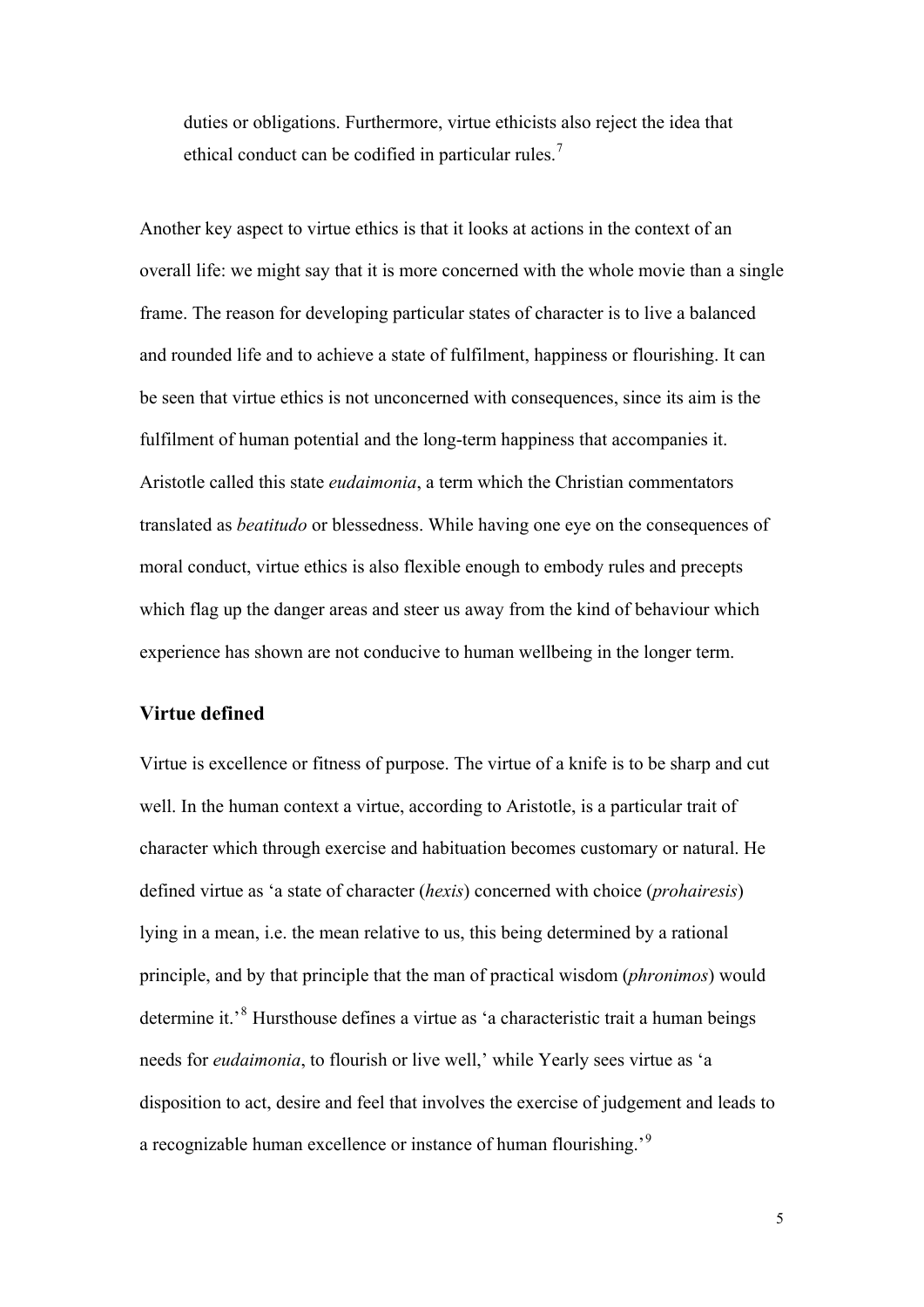The classical Western tradition recognized four main or cardinal virtues: prudence, justice, temperance, and fortitude.<sup>[10](#page-25-1)</sup> Prudence can be defined as 'an intellectual virtue concerned with the practical operation of reason in the guidance of conduct.<sup>'[11](#page-25-1)</sup> 'Prudence' is the English translation of the Latin *prudentia*, which in turn is derived from the Greek term *phronesis*, a word usually translated as 'practical wisdom.' Practical wisdom is simply the intellect operating in a practical as opposed to theoretical mode. Here, its scope relates to human affairs: to things to be done and choices to be made as opposed to reflection on eternal truths such as geometrical axioms or the principles of mathematics. The latter is the business of theoretical wisdom, or *sophia*. In modern English prudence has come to be associated with cautious parsimony and is a term much favoured by politicians who control the strings of the public purse. In ethical discourse, however, it means much more than this and is often described as the 'mother' of all the virtues, since without it the other virtues lack direction and purpose. A simple definition of prudence provided by Aquinas is 'wisdom in human affairs,' and the exercise of this wisdom gives rise to a developed ability to make choices relating to practical matters which arise in daily life.

Aquinas distinguishes three levels at which prudence can be applied: individual prudence, aimed at the good of the individual; domestic prudence for family life; and political prudence aimed at the common good.<sup>[12](#page-25-1)</sup> The scope of prudential action includes taking counsel, deliberation and contemplation, critical self-reflection, and finally the practical execution of what has been decided upon. This process is not purely a reflexive one but requires detailed investigation of the matter at hand and empirical knowledge of the natural world of the kind provided, for example, by science. It is recognized that there will always be a degree of uncertainty in human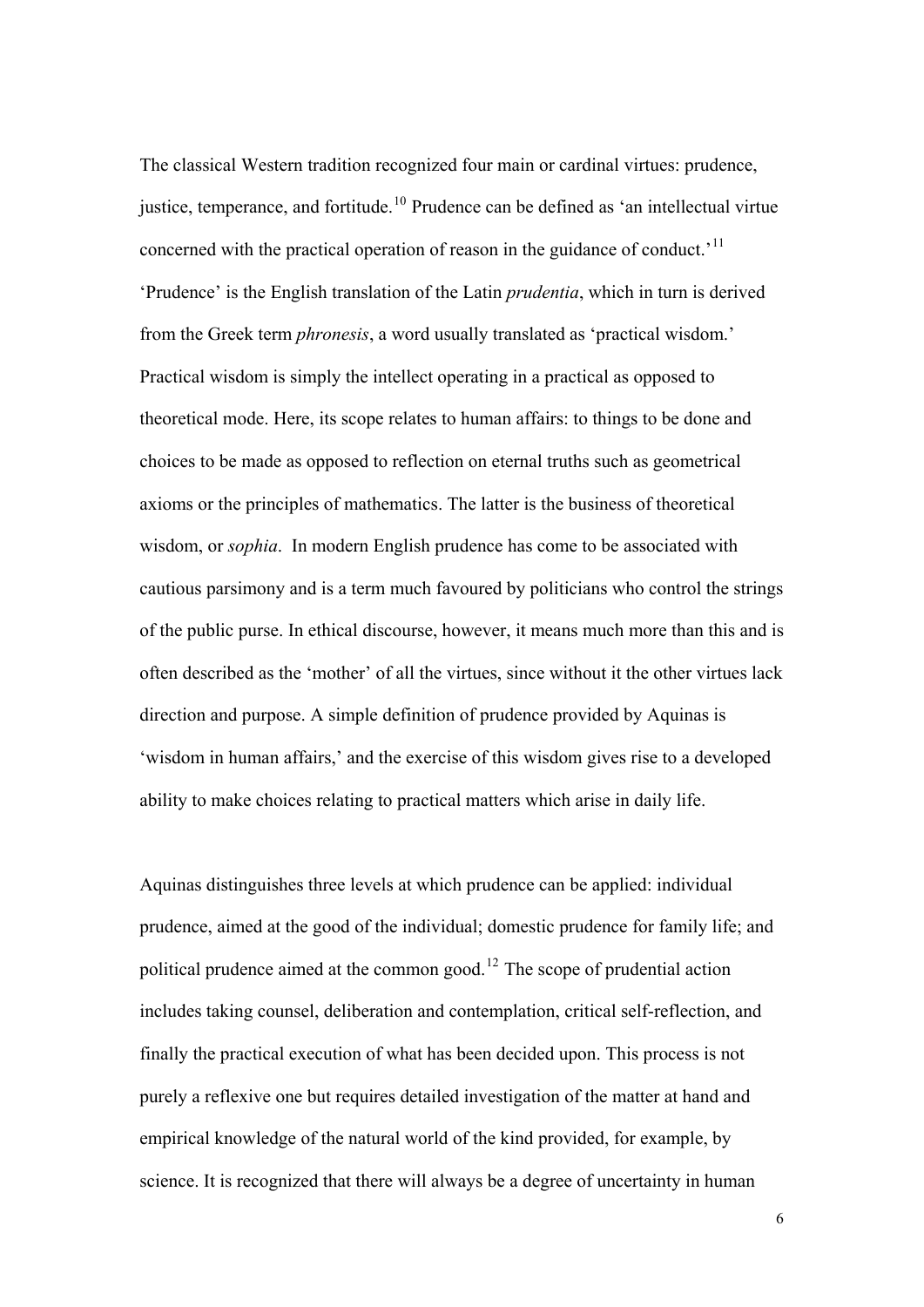choice and action such that no course of action can be regarded as completely free of ambiguity or contingency. The practical intellect, unlike the theoretical intellect, can only aspire to limited certitude, and so in virtue ethics there can never be a guarantee of being one hundred percent right in the manner, for instance, of one who adheres at all times to a pre-ordained code of rules or scrupulously calculates the utility produced by competing alternative courses of action in the style of consequentialism.

To briefly characterise the remaining virtues, justice (*justicia*) may be defined as 'a moral virtue concerned with people's actions toward and with others in the social order.<sup>[13](#page-25-1)</sup> Justice is distinctive among the virtues in that it governs relations with others and is concerned that each is given his due. It is the principle that seeks fair dealing and right relations among individuals and society at large. Aquinas comments that 'justice is the habit whereby a person with a lasting and constant will renders to each his due'.<sup>[14](#page-25-1)</sup> It is just choices, when written down and codified, which provide the basis for law.

Fortitude or courage (*fortitudo*) can be defined as 'a preservative moral virtue concerned with the direction and control of emotions that would otherwise prevent the attainment of excellence.'[15](#page-25-1) It has been defined as 'the ability to stand firm in the face of difficult circumstances, to be willing to suffer for the good, with a clear-sighted knowledge of what that good may be.<sup>[16](#page-25-1)</sup> Furthermore it is said that, 'Fortitude is necessary in order to preserve the good that is perceived by prudence and established by justice.<sup>'[17](#page-25-1)</sup>

The virtue of temperance (*temperamentia*) can be characterised as 'a moral virtue of inclination concerned with the direction and control of the emotions needful for the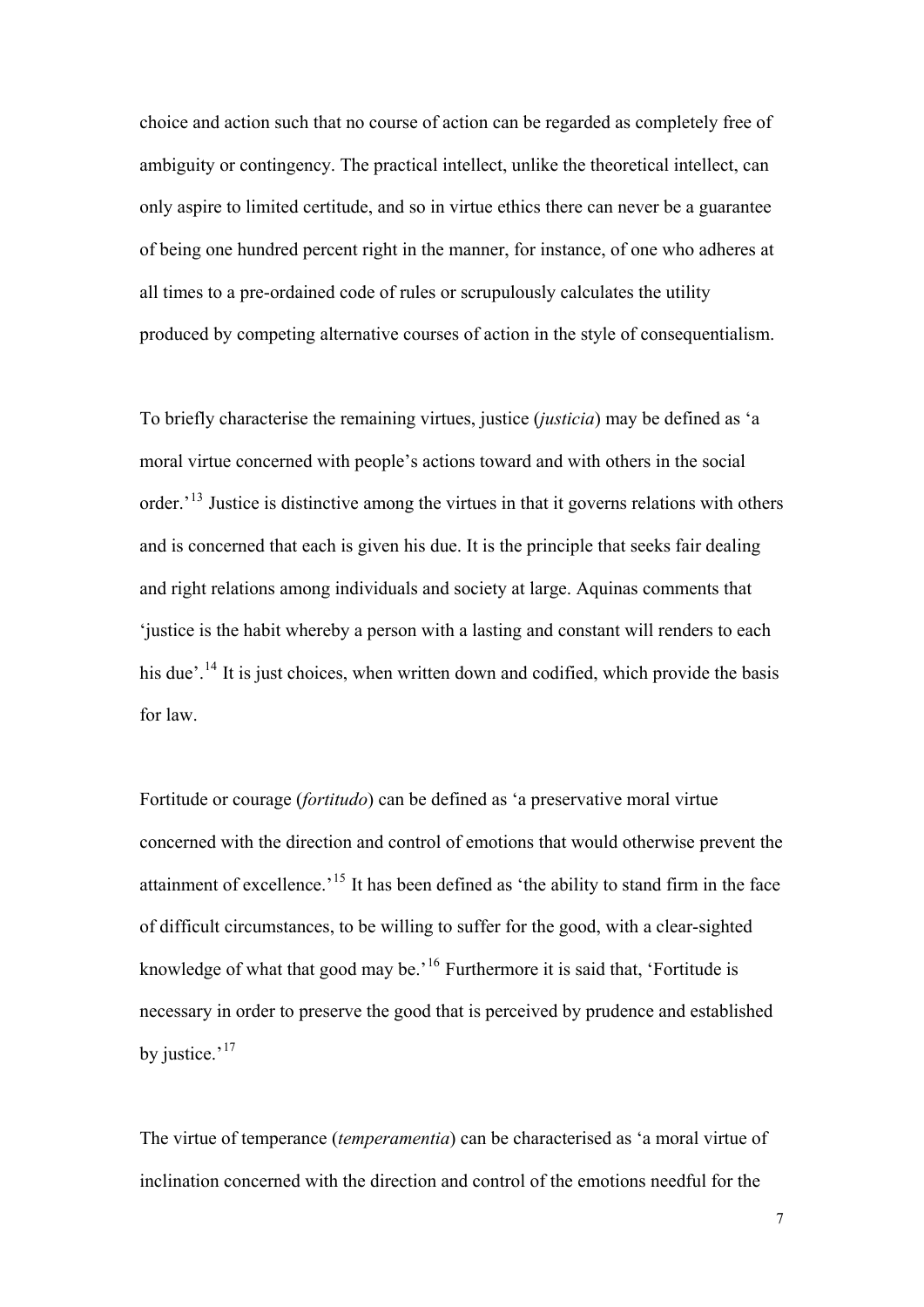attainment of excellence.'[18](#page-25-1) It seeks self-control and the sublimation of the passions so that they are not allowed to distort perception and judgement through an egocentric bias which favours the interests of the agent. Temperance involves self-restraint governed by reason, sponsors related virtues such as chastity and humility, and counteracts intemperate attitudes manifested for example in pride, and wrath. The outcome of the practice of temperance is an ordered state of being and an integrated character typical of a balanced and well-integrated individual.

### *Buddhism and the Virtues*

What I wish to do now is consider the four cardinal virtues just described from the perspective of Buddhism. As a point of departure I will take for granted the notion that virtue ethics provides a useful frame of reference for understanding Buddhist moral teachings. I think there is a growing consensus to this effect and it seems relatively uncontroversial to claim that Buddhism teaches that human perfection as expressed in the concepts of Buddhood, arhatship, bodhisattvahood, and so forth, is achieved through the lifelong practice of virtues such as wisdom and compassion. I think it is also true that Buddhism would tend to regard today's ecological problems as having a psychological basis, for example as stemming largely from greed, selfishness, ignorance, and apathy, and as such falling within the sphere of moral psychology. To quote from a recent thesis by my student Pragati Sahni:

In all likelihood the early Buddhists would view the environmental crisis as a psychological crisis. They would not blame inferior technological development or poor conservation methods as the cause of the crisis, but bad behaviour and attitudes (greed, hatred and delusion). This can be deduced from the fact that all problems are traced in Buddhism to perverted views, and hence, ultimately to a dysfunctional state of mind.<sup>[19](#page-25-1)</sup>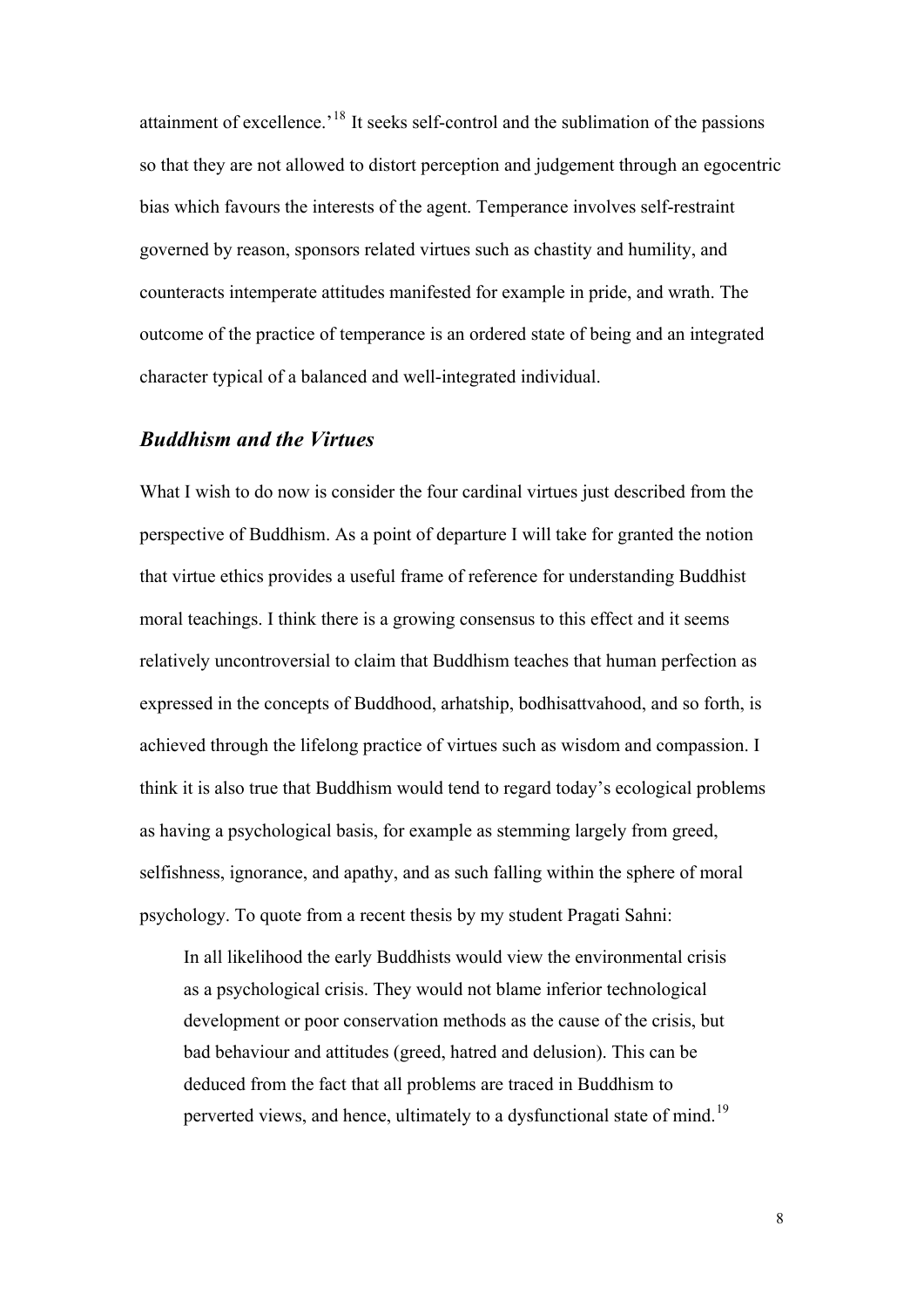These dysfunctional psychological states are precisely what virtue ethics seeks to eliminate and so we seem at least to have a common starting point which views the question of the long-term wellbeing of nature as depending not on technology but on human qualities such as and wisdom, compassion, self-discipline, and mindfulness,

Turning now to a consideration of the four cardinal virtues discussed above, the virtue of prudence or practical wisdom seems to have a counterpart in *prajñā*. *Prajñā* is the intellectual faculty which apprehends truth, and which is cultivated and deepened through exercise in conjunction with meditational practice (*samādhi* or *bhāvanā*). It has to be noted that in general Buddhist sources tend to emphasise the theoretical intellect over the practical intellect. *Prajñā* is generally seen as the faculty which apprehends the eternal truths of Buddhist doctrine, such as *duḥkha*, no-self (*anātman*), dependent origination (*pratītya-samutpāda*), and the like. Little attention is devoted to explaining the involvement of the intellect in the process of practical decisionmaking, in deliberating with respect to the concrete and particular rather than the general and abstract. Perhaps the practical intellect is what is designated by the term *jñāna*, although I am not clear how sharply and systematically the distinction between *prajñā* and *jñāna* is made. There is some information in the Abhidharma about the psychology of this process of making practical choices which involves designated subsidiary mental functions such as paying initial attention to a subject (*vitarka*), sustained reflection on it (*vicara*), resolution (*adhimokṣa*), and choice (*cetanā*) issuing in virtuous action (*kuśala karma*).Whatever the precise nature of this process, it seems clear that at some level or other *prajñā* and perhaps *jñāna* will have a critical role to play in analyzing environmental questions and reaching judgements about what needs to be done.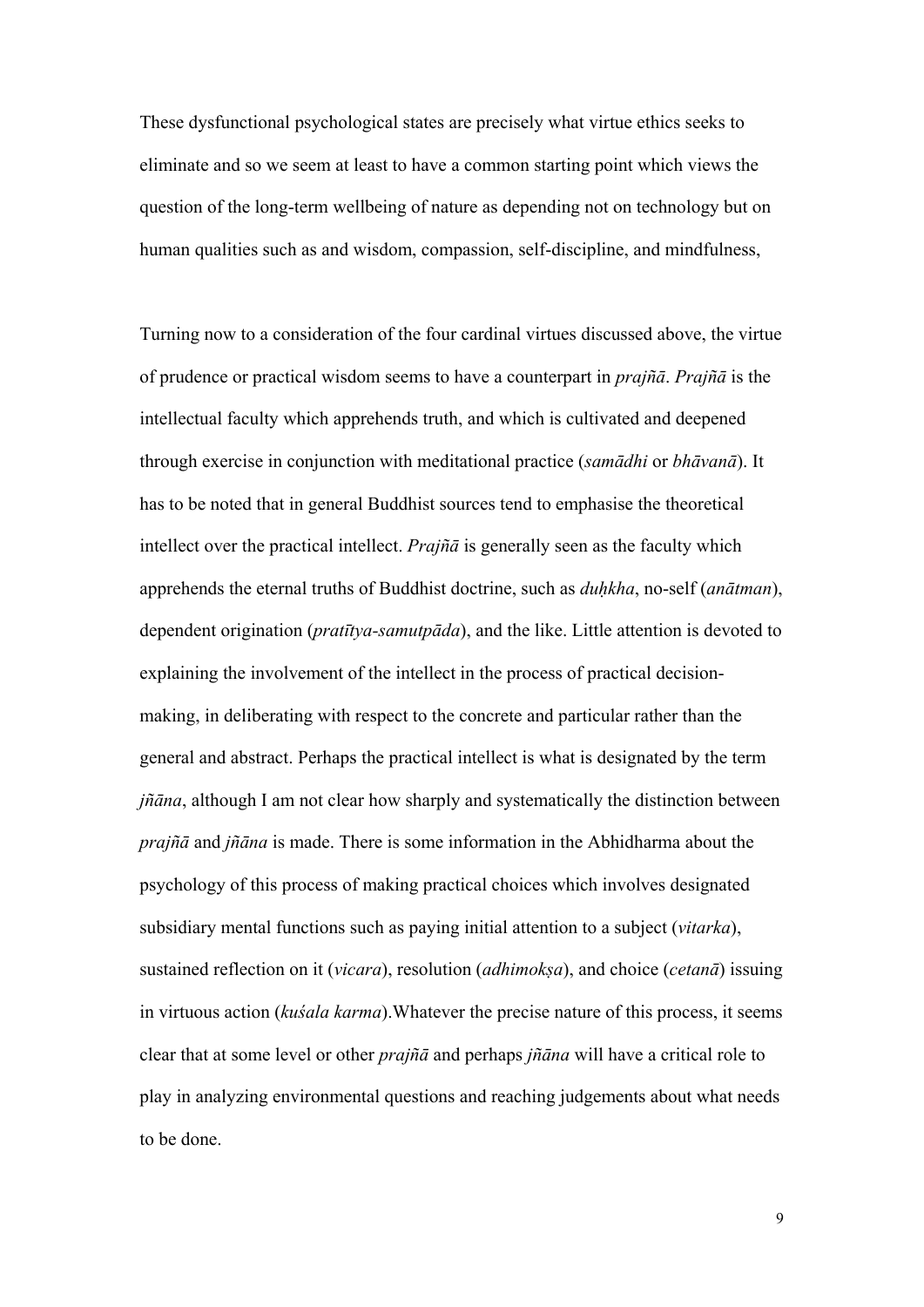Decisions affecting the environment need to be taken with care relying on the various facets of *prajñā*. Careful deliberation concerning the evidence, not just by a limited group of specialists, but ideally by a wide body of citizens drawing on their own experience, is an essential preliminary to a prudent policy. The ability to plan and prepare for future problems which may be reasonably foreseeable is the task of the practical intellect, as is the capacity to make urgent decisions arising out of ecological disasters and emergencies.

The second of the classical virtues, justice, is one that has no close analogue in Buddhism. Indeed, outside of the narrow field of *vinaya,* it seems that the concept of justice is virtually unrecognized in Buddhist thought. It is hard to know what specific terms would be used in Buddhism to express this notion, other than some loose and general sense of 'Dharma.' Chapter 19 of the *Dhammapada* is usually translated as 'The Judge,' 'The Just,' 'The Righteous,' or some such term. The Pāli term is *dhammaṭṭha*, meaning 'the man who stands on Dhamma.' Verse 256 tells us that such a man does not make judgements hastily or suddenly (*sahasā*), and that the wise man (*paṇḍita*) is one who investigates both right and wrong (*atthaṃ anatthañca*). The next verse adds that the man who stands on Dhamma, or as we might say, the just man, makes decisions calmly (*asahasena*), in accordance with Dhamma (*dhammena*) and impartially (*samena*). Other than passing references of this kind, however, the concept of justice is little explored by leading thinkers, in striking contrast to the Western tradition which has produced a mass of literature on justice down the centuries from Plato to Rawls. Indeed, the first university in the West, in Bologna, began as a law school.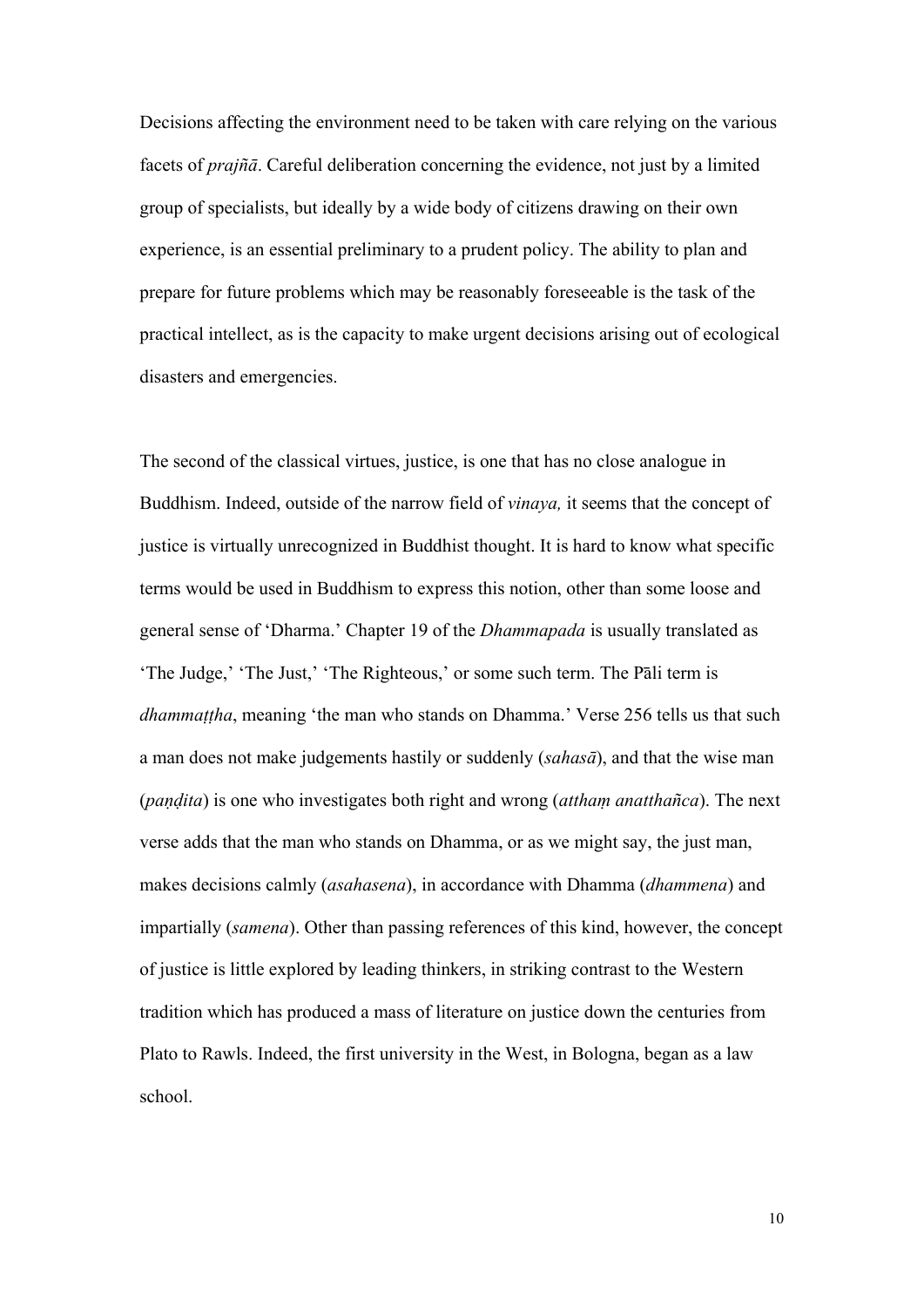This hiatus may pose something of a problem, since it is not immediately apparent how a Buddhist ecology would set about deciding between competing interests in the absence of a principle which could weigh the interests of the parties concerned by reference to some objective scale. The virtue of justice will require fairness such that each is given his due in the distribution of resources and that the squandering of resources by one group at the expense of another is avoided, as is the exploitation of those with limited economic means by the rich. The interrelationship between socioeconomic and environmental systems is a complex one and justice must ensure that the rights and duties of different constituencies are respected and that environmental policy is based—as Eric Katz puts it—'on a secure foundation of philosophical and ethical reasoning, not the unstable and variable dictates of prudential self-interest.<sup>[20](#page-25-1)</sup> Questions such as whether to destroy the habitat of rare species by flooding a valley in order to generate hydro-electric power for the local community pose problematic choices which require careful assessment and a just resolution of the competing interests. What resources would Buddhism draw on to decide questions of this kind? Traditional virtues like compassion (*karuṇā*) offer little guidance, since presumably once should show compassion to both sides. Removing greed and hatred from the equation do not resolve the question either, since even with a totally detached and impartial assessment difficult choices still remain.

Justice has a particular job to do over and above that of prudence. Justice has the task of ensuring that each receives his due by establishing general principles, rules, codes of practice, laws, treatises and agreements. Such matters are vital in today's world where global interests frequently come into conflict and the preservation of the environment involves international cooperation. In a world where all are wise, a just solution may come forth spontaneously, but where adjudication has to be made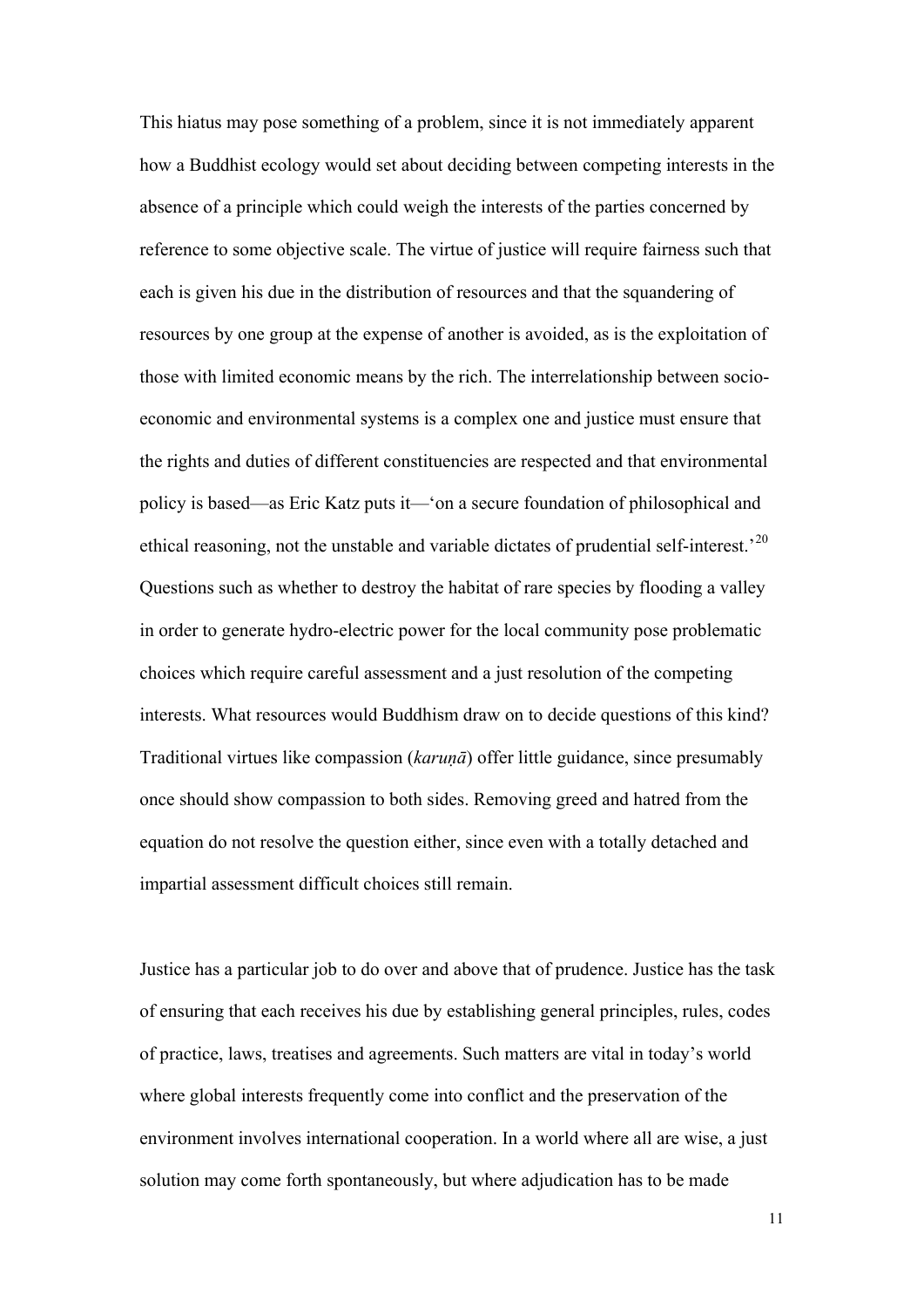among competing interests, sanctions imposed and compliance compelled, justice has an important task to perform and it is not clear how a Buddhist ecology would function without a clear and explicit concept of justice to underpin it.

In contrast to justice, Buddhism has much more to say about the virtue of temperance. References to self-control and self-restraint, abound in Buddhist literature, for example in the *Dhammapada* which speaks again and again of the importance of gaining control over the senses. But perhaps it is in the complex of ideas associated with *śīla* that this virtue finds its clearest expression. *Śīla* is the internalised selfimposed discipline which enables one to ward off temptation and preserve moral purity. It can be contrasted with the externally imposed obligations of the *Vinaya*, although in practice the two will often coincide in their aims and outcome. Buddhaghosa states that the characteristic (*lakkhaṇa*) of *śīla* is 'the coordination (*samādhāna*) of bodily action and the foundation of all good states.'[21](#page-25-1) *Śīla* is said to provide the basis for religious practice and spiritual development just as the earth provides the ground on which plants and seeds can grow and cities can be built. As well as promoting the growth of other virtues it also protects them and is likened to a suit of armour, an umbrella, and a cave.<sup>[22](#page-25-1)</sup> With respect to ecology there is every reason to think that a person who is well-disciplined, self-controlled and restrained will consume less of the earth's resources than a person whose appetites are uncontrolled. A person constrained by *śīla* is less likely to be self-indulgent and will be better equipped to resist the inducements of consumerism to accumulate more and more possessions. It goes without saying that a nation which practised *śīla* would have very different patterns of consumption to one that did not.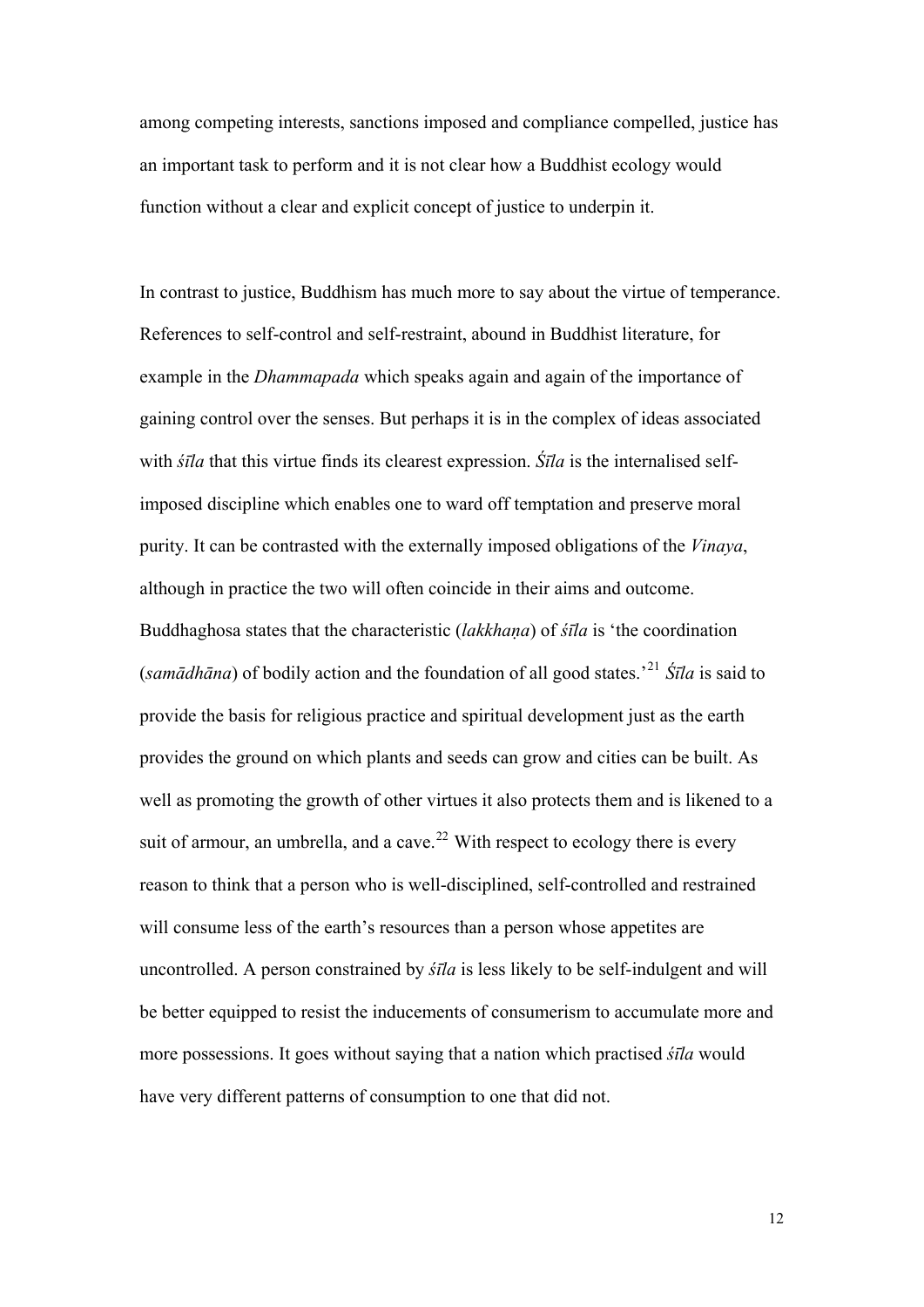Given its association with self-control and self-discipline, *śīla* seems also to overlap with the fourth Western virtue of fortitude. Fortitude means standing firm in the face of adversity, and *śīla* certainly trains one to do that. There is also a more specific virtue, that of *vīrya*, which becomes famous as the fourth of the six perfections (*pāramitās*) of a bodhisattva. *Vīrya*, in its most basic sense, is the virtue of a brave man, a hero who displays courage and does not flinch in the face of danger. More generally it connotes resolution and firmness of purpose in the projects to which one commits oneself. In this sense it seems to come very close to fortitude. Whichever terminology one uses, it is clear that projects of the kind undertaken by ecologists, which are often on a planetary scale, require a good degree of fortitude since there are likely to be setbacks at every stage. Projects such as reducing global emissions of  $CO<sup>2</sup>$ require years of planning, negotiation and education, and even then it is not an easy matter to reach agreement and meet targets.

The foregoing is simply a brief and not very systematic sketch of how Buddhist virtues correspond to the four classical Western ones. It seems that three of the four find ready analogues in Buddhism. The fit is not exact, but this it is only to be expected given that each culture or society will make its own evaluation concerning which particular virtues it regards as most important. A Buddhist ecology may well have a different emphasis to a Western one, and distinguish different virtues as primary. We should not therefore expect that the Buddhist configuration of cardinal virtues will coincide exactly with the Western one, but at the same time it would be surprising if there were not some overlap.

Buddhism has a wide range of other virtues to draw on. Two of the six perfections of a bodhisattva not so far mentioned are generosity (*dāna*) and patience (*kṣānti*). There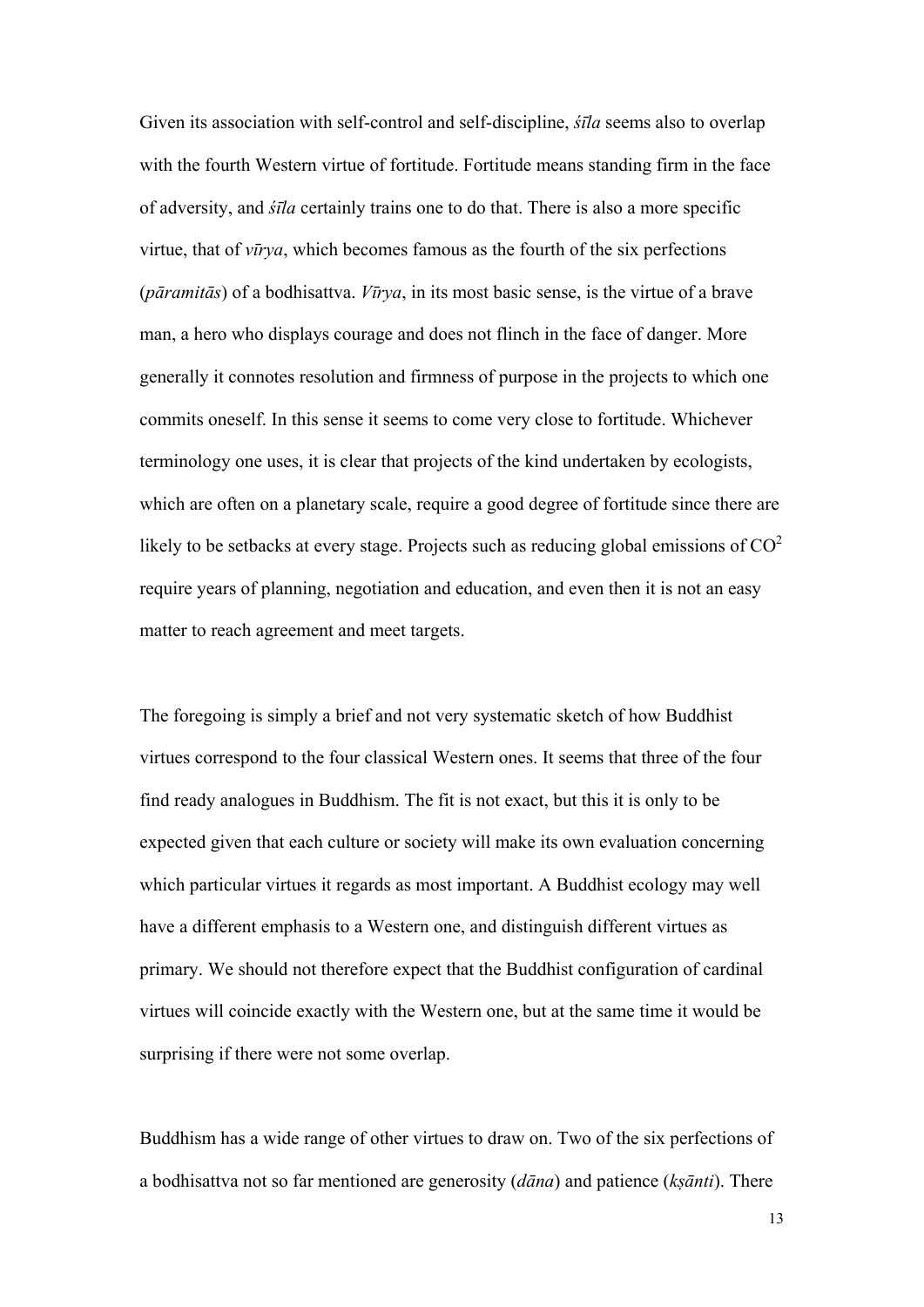are outstanding examples of *dāna* in Buddhist literature, as exemplified by Prince Vessantara and bodhisattvas who sacrifice themselves to tigresses. The donation of money, time, or resources by private citizens and governments is the basis on which much ecological work is carried out, as well as being the resource on which disaster appeals depend, as in the case of tsunamis and the like. Other important virtues include sympathy (*anukampā*), love (*mettā*), modesty (*hiri*), non-covetousness (*anabhijjhā*), mindfulness (*sati*), and skilful means (*upāya-kauśalya*) or the ability to give appropriate teachings.

#### **Virtue Ethics and Ecology**

Although virtue ethics has made a contribution to many areas of applied ethics it has so far not been developed very far with respect to ecology. Perhaps this is because the virtues are linked to an ancient system of morality and therefore thought incapable of responding to what is essentially a modern challenge. How, then, might an ecology based on the virtues be constructed? Thomas E.Hill Jr was one of the first writers to propose an environmental ethics based on the virtues. He made reference to certain human ideals that were needed if natural environments were to be preserved and identified certain virtues as having particular relevance to the environment. In particular he linked humility, gratitude and self-acceptance with care for and an appreciation of nature. He wrote:

The main idea is that though indifference to non-sentient nature does not necessarily reflect the absence of virtues, it often signals the absence of certain traits which we want to encourage because they are, in most cases, a natural basis for the development of certain virtues. It is often thought, for example, that those who would destroy the natural environment must lack a proper appreciation of their place in the natural order, and so must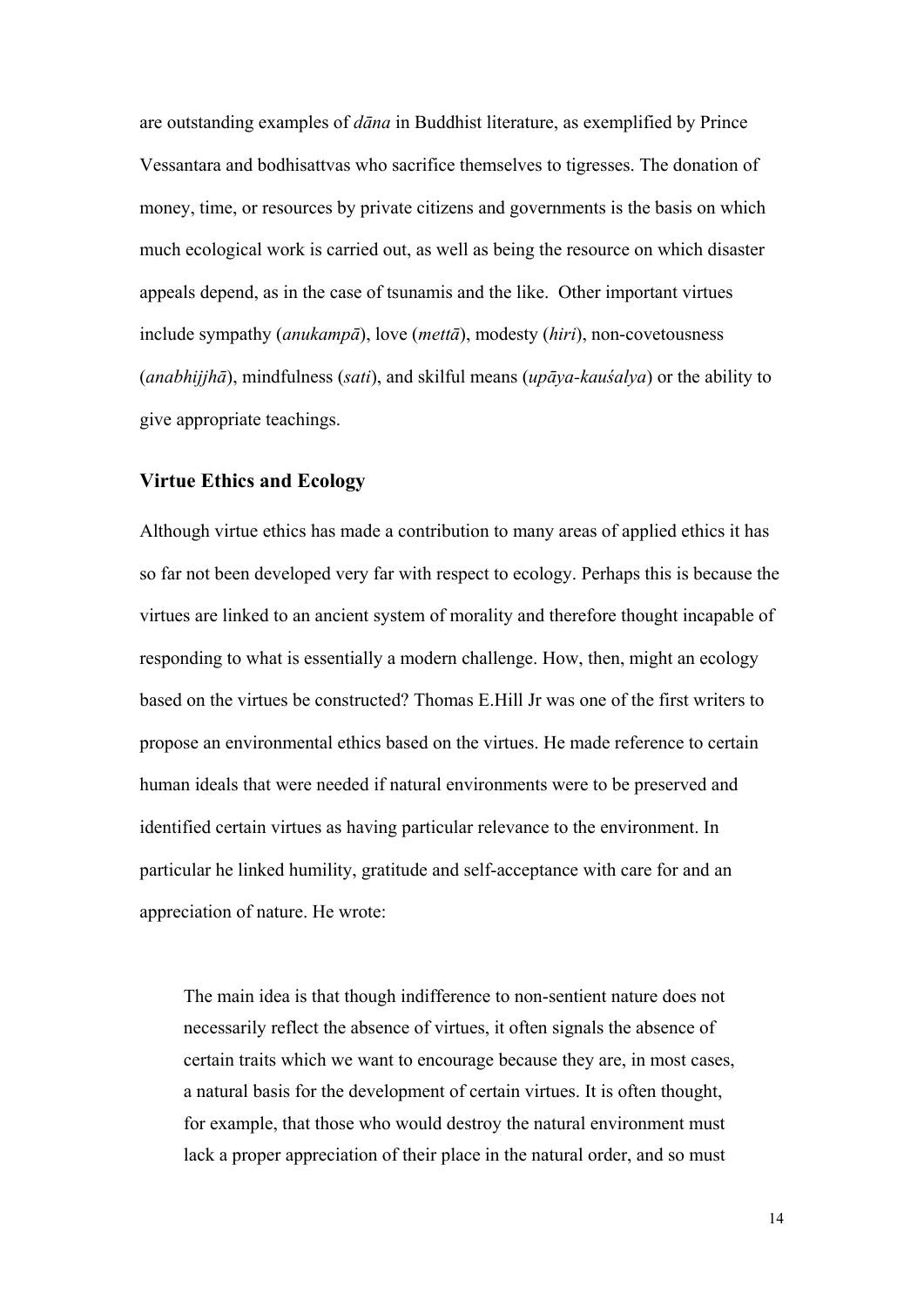be ignorant or have too little humility. Though I would argue that this is not necessarily so, I suggest that, given certain plausible empirical suggestions, their attitude may well be rooted in ignorance, a narrow perspective, inability to see things as important apart from themselves and the limited groups they associate with. Or reluctance to accept themselves as natural beings.'[23](#page-25-1)

Hill gives particular emphasis to the virtue of humility, which suggests an interesting connection with certain qualities Buddhists are encouraged to develop, such as a sense of modesty and shame encompassed by the terms *hiri* and *ottappa*, factors which restrain inappropriate behaviour and encourage a sense of proper decorum. Egocentricity (*ahaṃkara*) and pride (*māna*) are frequently criticized. Indeed according to the *Aggañña Sutta* it was due to a sense of pride and conceit (*mānātimāna*) with respect to their appearance that matter appeared and was consumed by the ethereal survivors of the preceding cosmic destruction.

Geoffrey Frasz seeks to refine Hill's concept of humility by insisting that it be measured or appropriate to the context. He renames this virtue 'openness' and regards it as the mean between arrogance (too little humility) and false modesty (too much humility). He writes:

In a positive sense, openness is an environmental virtue that establishes an awareness of oneself as part of the natural environment, as one natural thing among many others. A person who manifests this trait is neither someone who is closed off to the humbling effects of nature nor someone who has lost all sense of individuality when confronted with the vastness and sublimity of nature … We value openness to other people … since it fosters feeling of love and appreciation for other persons. It may be that this quality  $\ldots$  will foster similar openness toward nature'.<sup>[24](#page-25-1)</sup>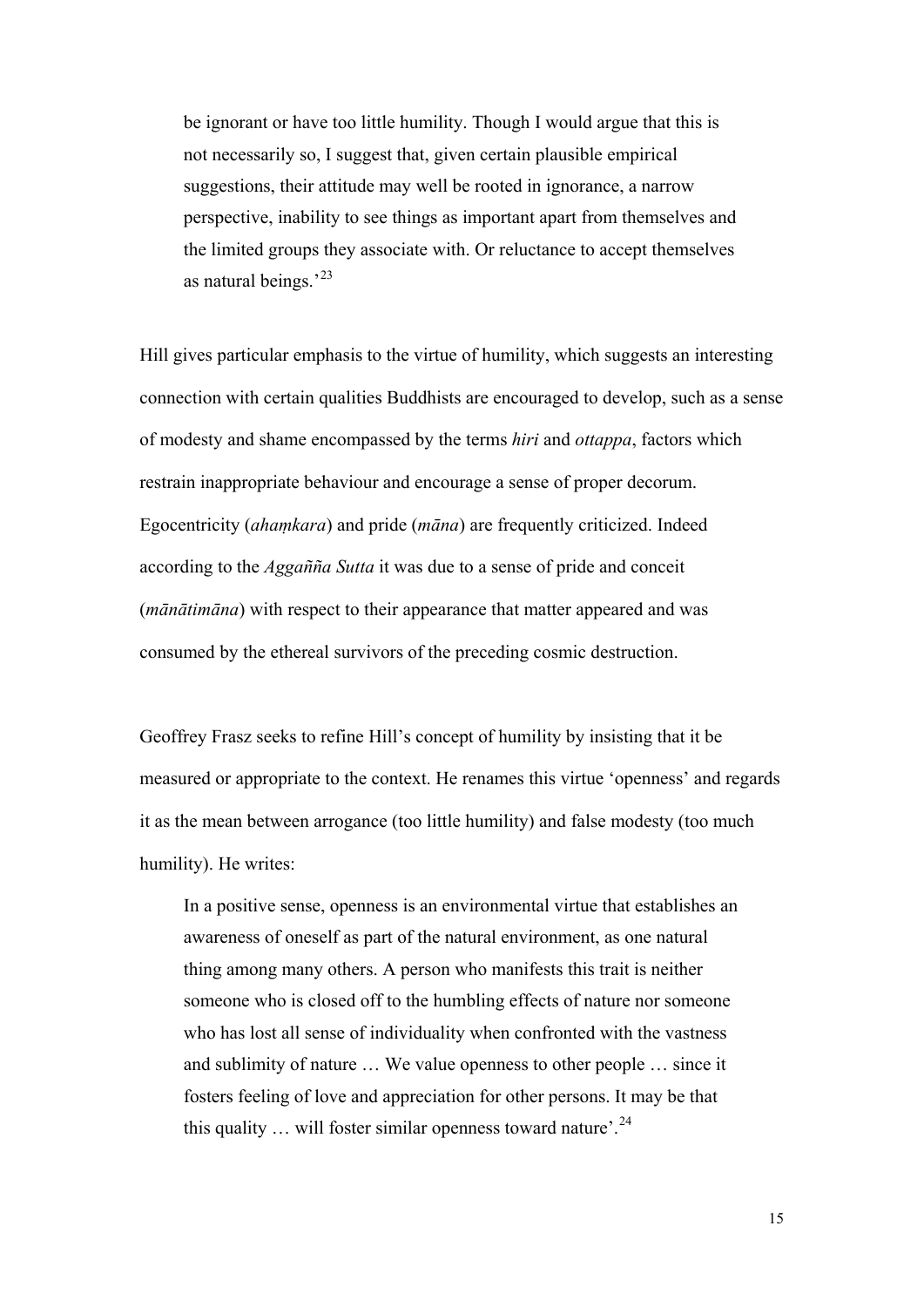Although there is no precise Buddhist virtue corresponding to openness, it seems to involve an attitude similar to those expressed in the *Brahma-vihāras* of love (*mettā*), compassion (*karuṇā*), gladness (*muditā*) and equanimity (*upekkhā*). In addition to their inwardly transforming effect, these attitudes have an open and other-directed quality about them in their emphasis on caring, compassion and love for others. They call for a positive disposition towards all beings, oneself included, and affirm selfworth while restraining arrogance.

It also seems likely that the wellbeing of the environment will be promoted by the constant emphasis on simple living and contentment found in Buddhist literature. Non-greed (*arāga*) and contentment with what one has (*santuṣṭi*) seem to be foundational virtues which support ecological concern. Keeping material needs to a minimum and limiting possessions to a robe and bowl, food for a day, simple lodgings and medicine are practices which consume the minimum natural resources. By contrast luxury items such as high beds, garlands and adornments, were discouraged.

A further important virtue to be considered in the context of ecology is *ahiṃsā*, which means non-harming or non-violence.<sup>[25](#page-25-1)</sup> This virtue will have a special bearing on the treatment of animals and its implications need to be carefully considered. Given that different species often exist in competition for resources, there will be situations in which the good of one species conflicts with that of another. For example, when rabbits breed too rapidly they become a plague, destroying vegetation and spreading disease to other species. However regrettable in terms of individual loss of life, when considered at the level of the species it seems prudent to carry out a cull in these circumstances. The same may be said of attempts to eradicate malaria-bearing mosquitoes and other pests which threaten human life. In the aftermath of the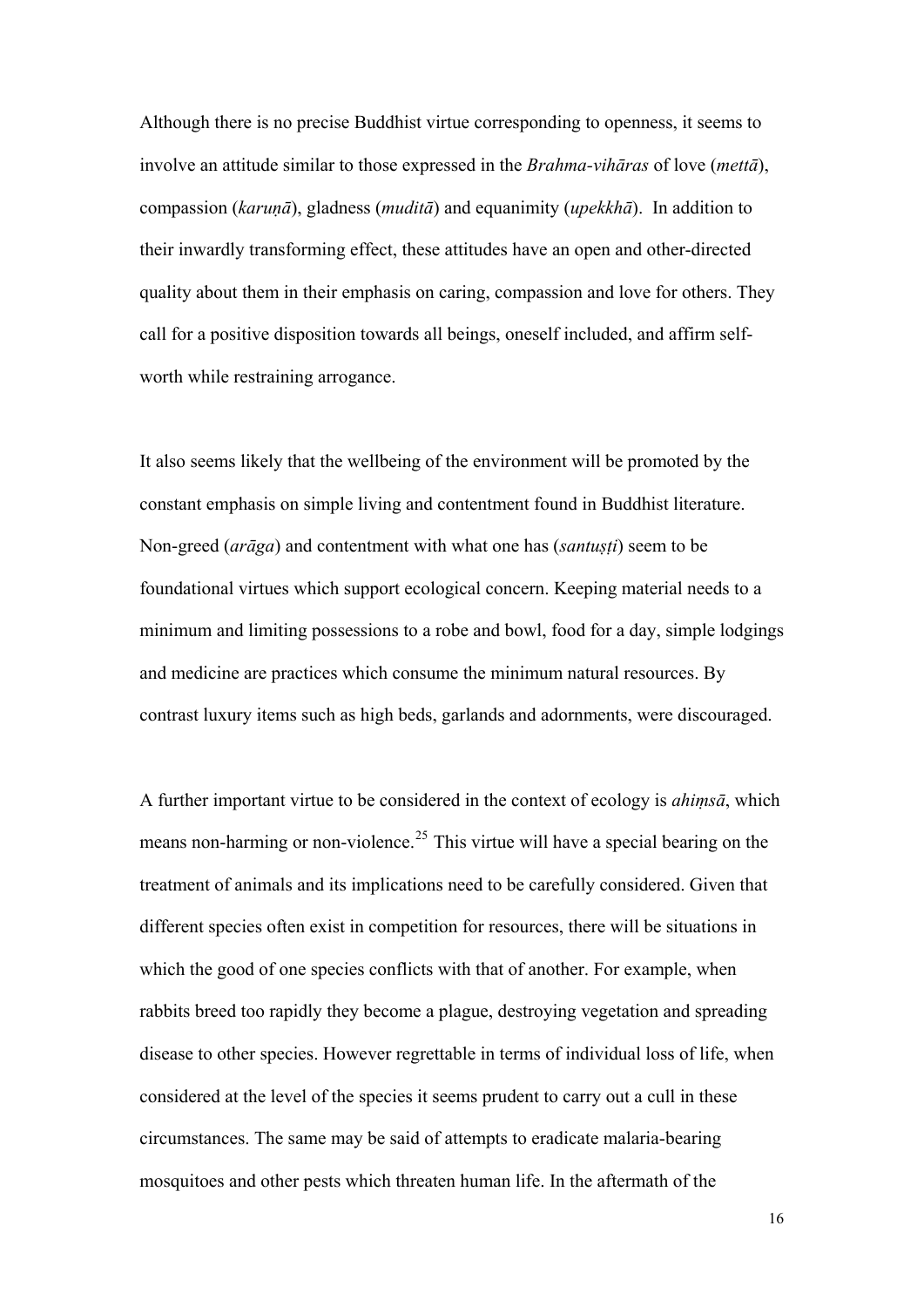outbreak of 'mad cow' disease in the UK almost five million animals were slaughtered between March and October 1997. More recently, millions of chickens have been slaughtered in Asia and elsewhere in order to inhibit the spread of 'bird flu'. Are these policies in conflict with the principle of *ahiṃsā*, and, if so, what would have been the Buddhist solution to these problems? A Buddhist ecology which lacked the ability to manage populations may find it has limited resources with which to maintain a balanced environment. Questions of this kind require a serious assessment of the moral status of human beings in relation to animals, which brings us to the thorny question of anthropocentrism.

#### *Anthropocentrisism v Biocentricism*

Another possible reason why virtue ethics has not so far been popular with ecologists may be that since it concerns above all human subjects, it is thought too anthropocentric to make a contribution to an area in which human beings are regarded as the problem rather than the solution. Rather than an ethics centred on the human subject, contemporary environmental ethics has tended to adopt a biocentric approach in which all living creatures, and even inanimate nature itself, are seen as having inherent worth and interests which rival those of human beings.<sup>[26](#page-25-1)</sup> The best example of this is James Lovelock's theory of Gaia<sup>[27](#page-25-1)</sup> which sees the world as an organic whole in which all the species on the planet act in concert to produce ecological equilibrium. Various 'new age' readings of the Gaia hypothesis seek to attribute personality to Gaia as an earth goddess presiding over a resacralized nature. If nature is regarded as a moral agent in this way it is conceivable that moral virtues might be applicable to her behaviour, but such notions are speculative and problematical. Instead the conventional understanding among traditional virtue ethicists would be that moral agency is a faculty exercised only by human beings. However, given modern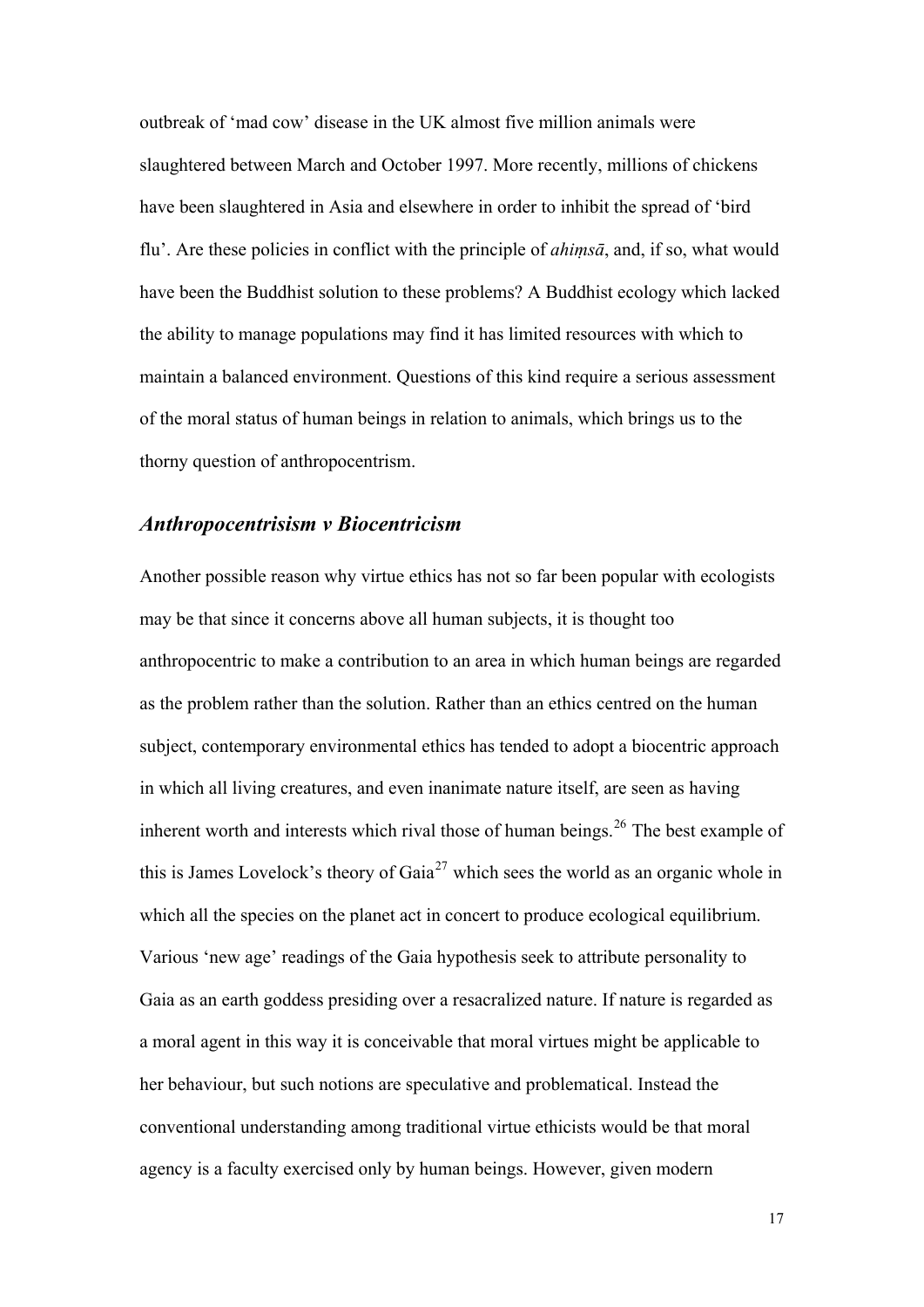discoveries concerning the advanced abilities of certain animal species, such as chimpanzees and dolphins, it would seem unwise to rule out *a priori* any possibility of virtuous behaviour being exercised by a non-human species. If there are species which possess the necessary mental faculties such as memory, foresight and reasoned judgement, it would seem reasonable to suppose that they are capable of the exercise of the virtues to the extent that they possess those capacities.

Does the fact that only human beings (and possibly a limited class of animal species) can exercise moral agency condemn virtue ethics to an anthropocentric position? Certainly there are some ecologists who will see this human-centred aspect as a defect, but the virtue ethicist can respond that the starting point for resolving environmental problems has to be our own human nature, pointing out that unless we put our own house in order first we are not likely to have much success in fixing up the rest of the planet. A critical look at ourselves, our values, habits and lifestyles, is surely advisable before rushing out to hug trees and cuddle koalas. Since humans are allegedly the culprits of many ecological problems such as climate change, water pollution, deforestation, desertification and the general mismanagement of resources, the solution would appear to lie in a reform of human attitudes rather than in what are often romanticised philosophies of nature which have little proven value in delivering practical results. Indeed, portraying non-human creatures as active participants in the moral community is itself a kind of reverse anthropocentrism.<sup>[28](#page-25-1)</sup> To start from theories about the biosphere and thus make ecology the basis of ethics, moreover, seems to be putting the cart before the horse: what is required is an ethical foundation upon which sound ecological practice can be based. Virtue ethics places human beings at the centre of the ecological drama but it does not follow from this that it maintains that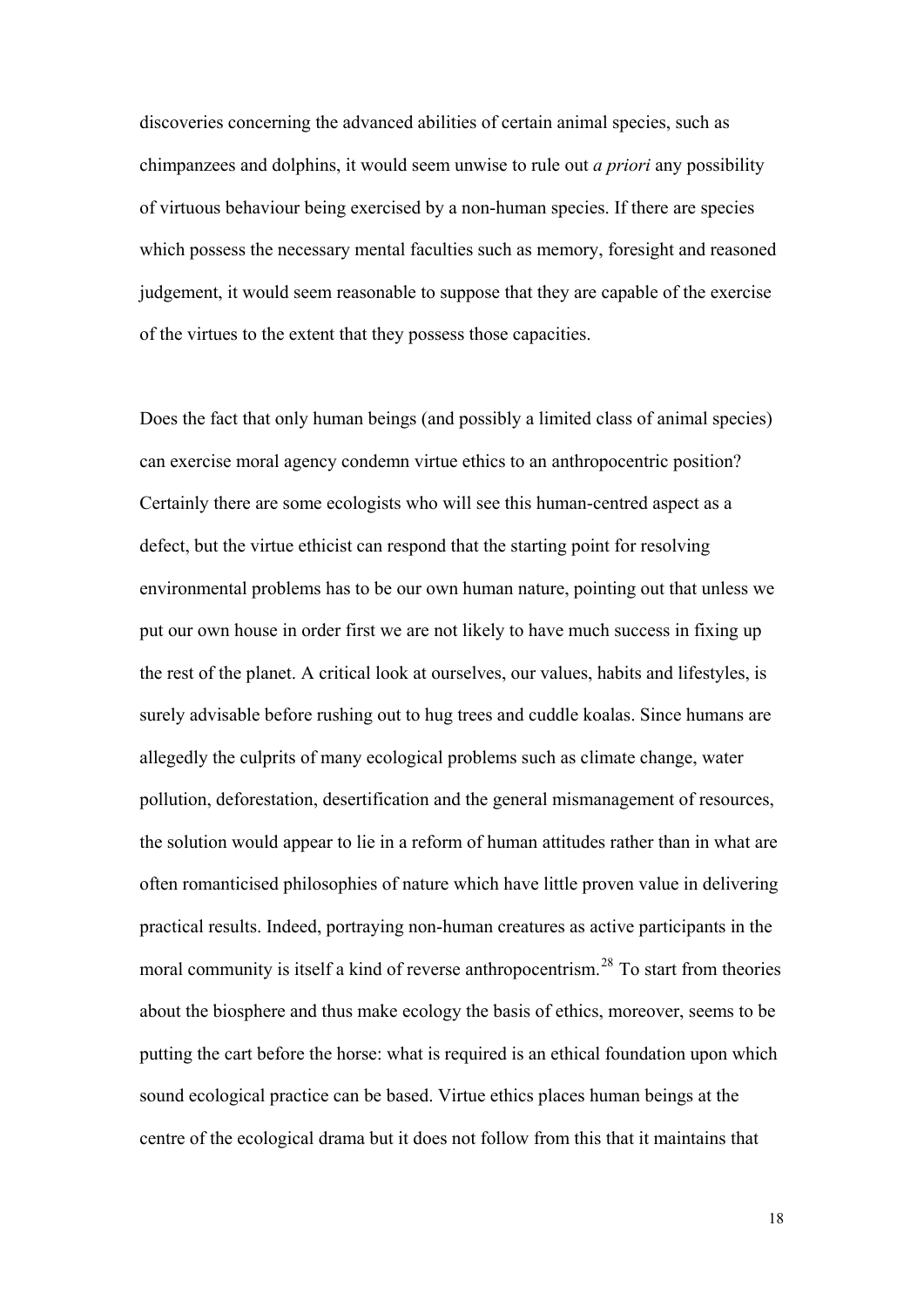only the interests of human beings need to be considered. Virtue ethics is certainly capable of affirming the value of nature while recognizing that it is other than human.

An ancient concept in virtue ethics is that of the 'common good.' This holds that the well-being and flourishing of individuals can only be achieved in community, and that there is a reciprocal relationship between the two whereby each enhances the good of the other. From here it is only a short step to the view that the flourishing all living things needs to be promoted because it is constitutive of our own flourishing.<sup>[29](#page-25-1)</sup> This is somewhat different to the traditional Christian view in terms of which man is the steward of the natural order, since it does not assess the worth of creatures simply in terms of their worth for human beings. In this scheme each creatures is allowed its own place, and the distinctiveness of human beings is simply that they can sometimes glimpse the whole picture. As Stephen Clark writes:

Those who would live virtuously, tradition tells us, must seek to allow each creature its own place, and to appreciate the beauty of the whole. It is because human beings can sometimes come to see that whole, and know their own place in it, that—in a sense—they are superior to other forms. Our 'superiority', insofar as that is real, rests not upon our self-claimed right always to have more than other creatures do (which is what our modern humanism amounts to), but on the possibility that we may (and the corresponding duty that we should) allow our fellow creatures their part of the action.<sup>[30](#page-25-1)</sup>

This distinction between human beings and other species is not based on any notion of hierarchical superiority but at the same time recognises there is a difference between humans and other creatures. Animals can thus be included in the moral community but not on the basis of being moral agents in the way human beings are. As Celia Deane-Drummond puts it: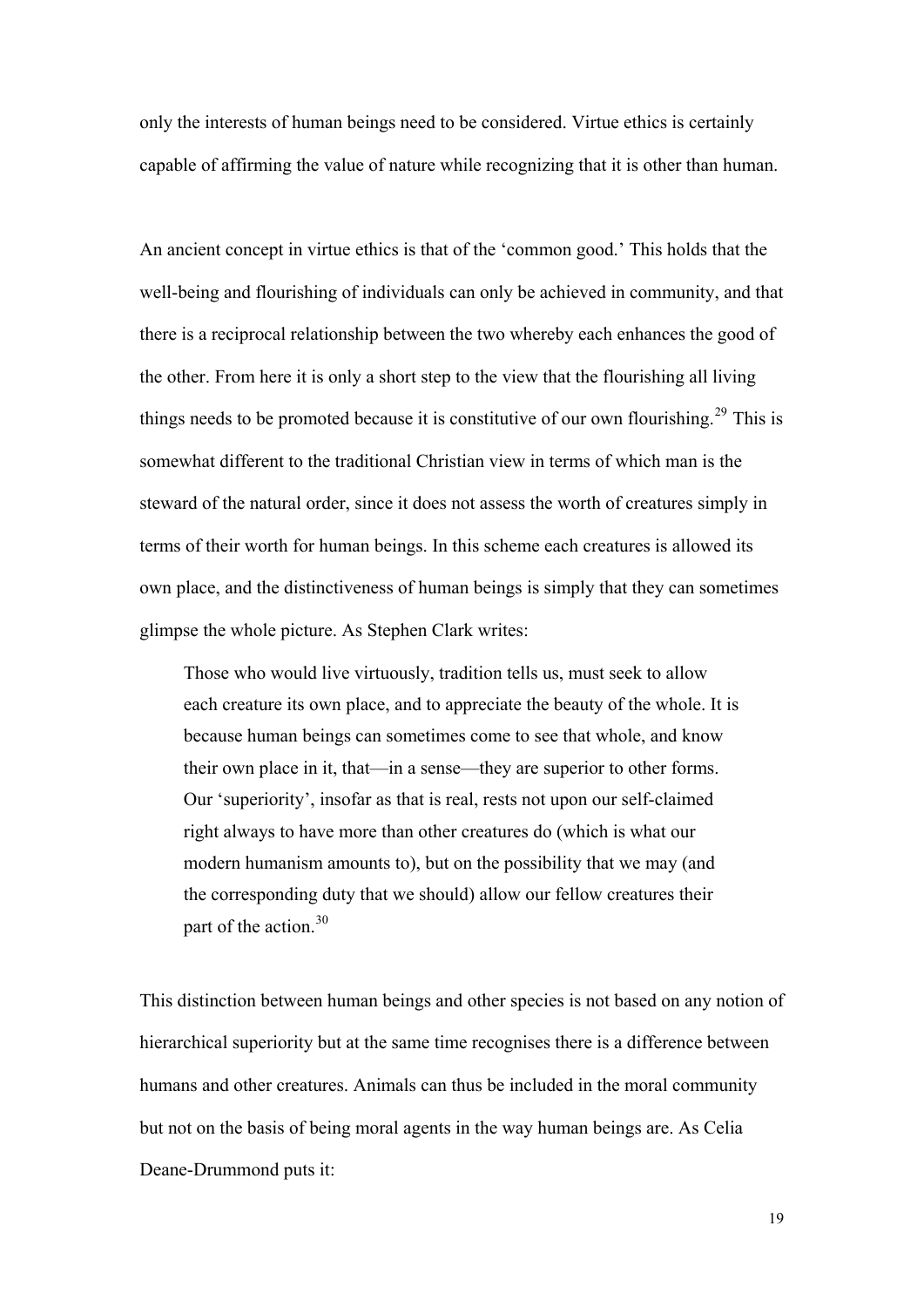I suggest that the inclusion of animals in the moral community of humans is not so much with reference to the specific behaviour of animals as being 'moral', like humans, even though they may act in ways that are in some sense precursors of human morality, but rather it is the choice of humans to welcome those unlike as well as like ourselves as those to whom we have specific responsibilities and with whom we share a common life.<sup>[31](#page-25-1)</sup>

Such a view stops short of attributing rights to animals, but neither does it view them simply as instruments for human use. Animals are part of the biotic community in which all living creatures share, and so their interests cannot be excluded from considerations of the common good. This good is not simply human good or the good of any single species so much as the collective well-being of all in which the good of individuals is recognised to the extent that it does not harm the common good. Since humans have a clearer perception of this good than other species it could be said that they have a duty or at least a responsibility to consider the wellbeing of animals in deliberations which may affect them.

So what does this mean in practice? Does it mean that we must all become vegetarians and stop wearing leather shoes and jackets? A moderate virtue ethics might regard this as exaggerated if imposed as a universal requirement. The relationship between humans and animals is a complex one, and it is difficult to legislate in abstraction from the particular circumstances. The consumption of meat may be necessary for dietary reasons in certain circumstances, and developing countries cannot be expected to abandon meat consumption, even when meat is a rarity. Furthermore, in the developed countries what would become of the herds of animals presently reared for food? These animals are not pets and cannot be looked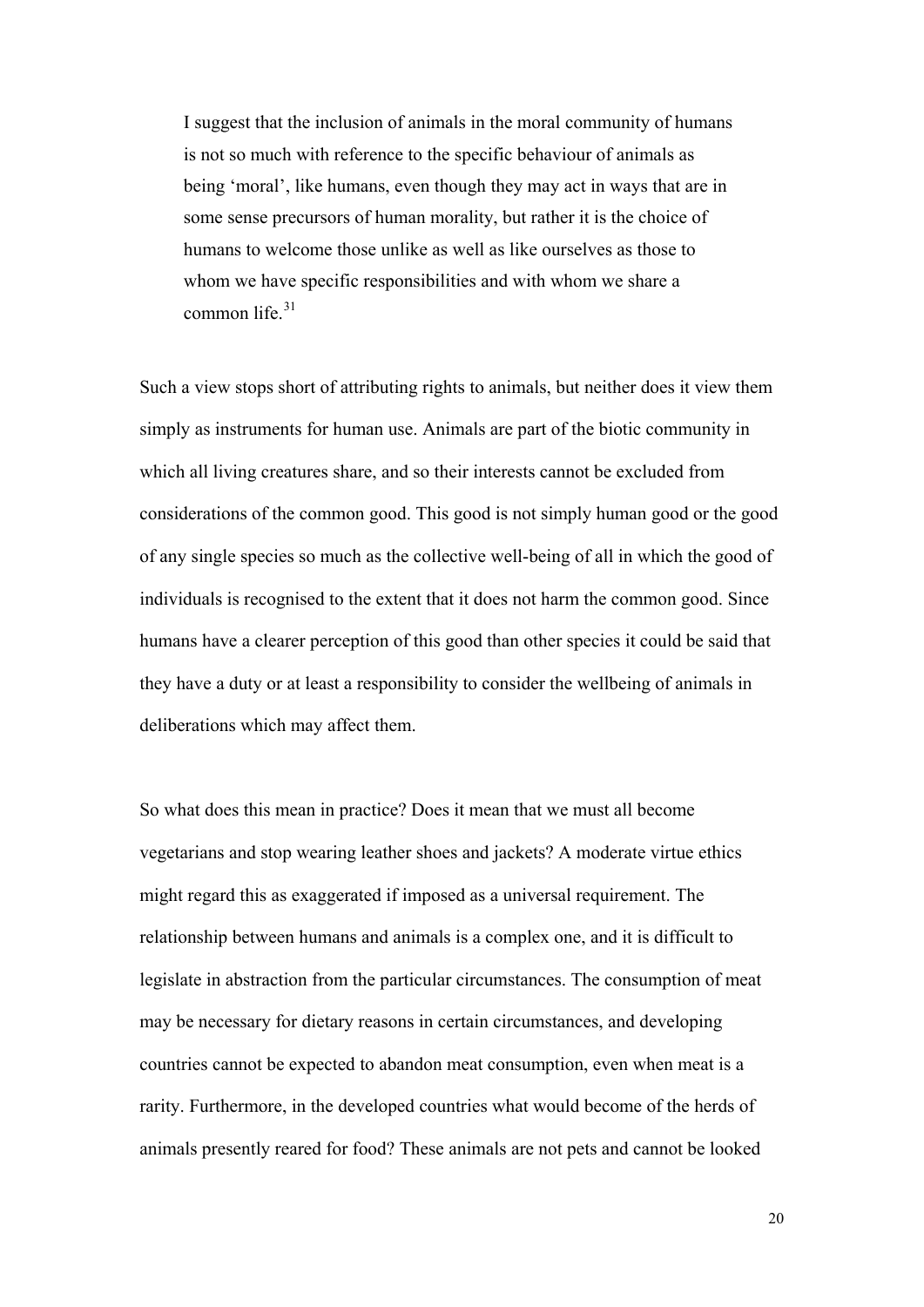after by well-intentioned city-dwellers.<sup>[32](#page-25-1)</sup> There is also the more imponderable question of whether it is better to rear animals in humane conditions in which they are well cared-for and then painlessy slaughtered, or for them never to exist at all.

Rather than requiring vegetarianism, a more prudent option might be to encourage people to exercise the virtue of temperance and reduce their consumption of meat. Linked to this the virtue of compassion might lead us to campaign for the overall improvement of conditions in which animals are kept, for example by abolishing cruel practices of the kind involved in factory farming.

While affirming our kinship with other creatures, and acknowledging their interests as part of the common good, wisdom also recognises the difference between human and other species with whom we share the planet. Humans can choose how they are to live, and are able to deliberate and reason in an abstract way which other animals cannot. This ability brings with it a greater capacity both for harm and for good, and should be seen not as a cause for pride or superiority but as a gift to be used with responsibility and humility. Thus while it is possible to reject speciesism in the sense that one species (the human one) is superior to every other in all respects, and to view animals as, so to speak, fellow travellers, we still retain a sense of the distinctiveness of human nature and of its unique identity in the context of the uniqueness of other species. Something of this kind seems to be intended by the phrase 'a precious human rebirth' found particularly in Tibetan sources, and foreshadowed by earlier illustrations about how difficult it is to gain a human rebirth.<sup>[33](#page-25-1)</sup> Of course, many Buddhists will disagree with the anthropocentric tone of the discussion at this point and insist that animals and perhaps even inanimate nature be given equivalent moral standing with human beings. I can only respond that the notion of leaves and trees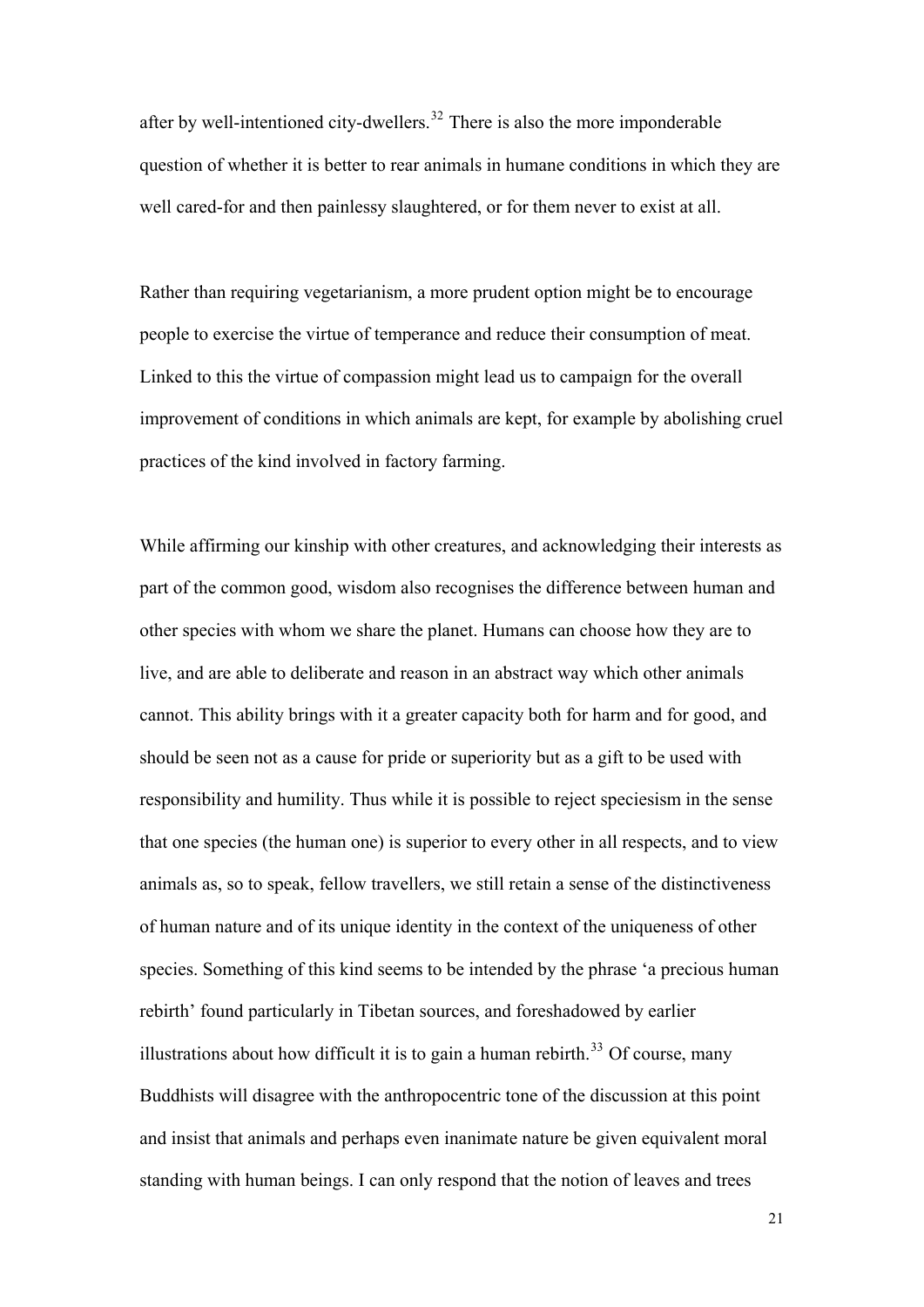attaining enlightenment, as Chan-jan envisaged,  $34$  is not one that virtue ethics would find easy to accommodate.

#### *Conclusion*

Let me conclude by summarising some of the reasons why a virtue ethics approach seems to offer a basis for a Buddhist ecological ethics. The first reason is because it is grounded in the practice and tradition of Buddhist itself. One only needs to read the *Dhammapada* to see that the Buddhist ideal of human perfection is defined in terms of the virtues exercised by an individual who treats all beings with kindness and compassion, lives honestly and righteously, controls his sensual desires, speaks the truth and lives a sober upright life, diligently fulfilling his duties, such as service to parents, to his immediate family and to those recluses and brahmans who depend on the laity for their maintenance.

As Bhikkhu Bodhi writes, summarising the central themes of this text:

Quarrels are to be avoided by patience and forgiveness, for responding to hatred by further hatred only maintains the cycle of vengeance and retaliation. The true conquest of hatred is achieved by non-hatred, by forbearance, by love (4-6). One should not respond to bitter speech but maintain silence (134). One should not yield to anger but control it as a driver controls a chariot (222). Instead of keeping watch for the faults of others, the disciple is admonished to examine his own faults, and to make a continual effort to remove his impurities just as a silversmith purifies silver (50, 239). Even if he has committed evil in the past, there is no need for dejection or despair; for a man's ways can be radically changed, and one who abandons the evil for the good illuminates this world like the moon freed from clouds (173). The sterling qualities distinguishing the man of virtue are generosity, truthfulness, patience, and compassion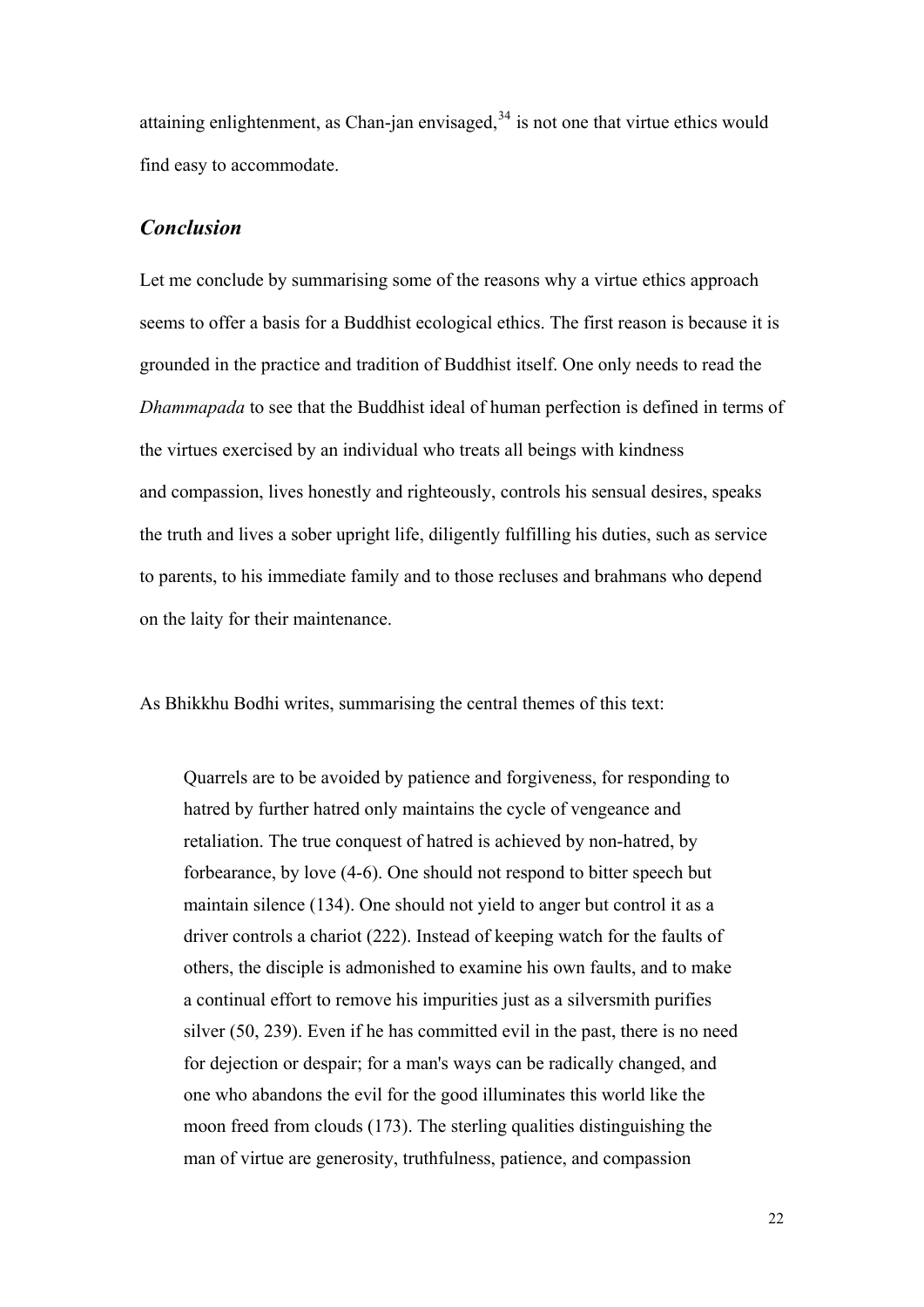(223). By developing and mastering these qualities within himself, a man lives at harmony with his own conscience and at peace with his fellow beings. The scent of virtue, the Buddha declares, is sweeter than the scent of all flowers and perfumes (55-56). The good man, like the Himalaya mountains, shines from afar, and wherever he goes he is loved and respected (303-304).<sup>[35](#page-25-1)</sup>

A Buddhist ecology, then, coincides with these teachings and simply calls for the orientation of traditional virtues towards a new set of problems concerned with the environment. If we require a concrete illustration of how a virtuous person might act towards the environment we can turn to the example of the Buddha. The Buddha is never depicted harming nature and on the contrary seems to have enjoyed spending time in simple natural environments such *āvāsas* and *ārāmas*. Causing harm to animals or to nature seems inconceivable in his case, and we cannot help but feel it would be totally *out of character* for him, which is precisely the state an ecological virtue ethics would seek to engender in us all.

Even being enlightened, however, does not bring the power to solve ecological problems: since no-one has a crystal ball to see into the future, the virtues cannot always tell us what it would be best to do in a given situation. What the virtues *can* do is guide us in grasping the issues at stake and in accepting or rejecting possible courses of action under consideration. The virtues would encourage us to understand clearly the nature of the problem, listen carefully to the views of others, meditate and reflect deeply and insightfully on the alternatives and their pros and cons, reach a resolution, and act with integrity in the execution of the course of action decided. As Frasz writes, 'the thrust of environmental virtue ethics is to foster new habits of thought and action in the moral agent—not just to get the immediate decision made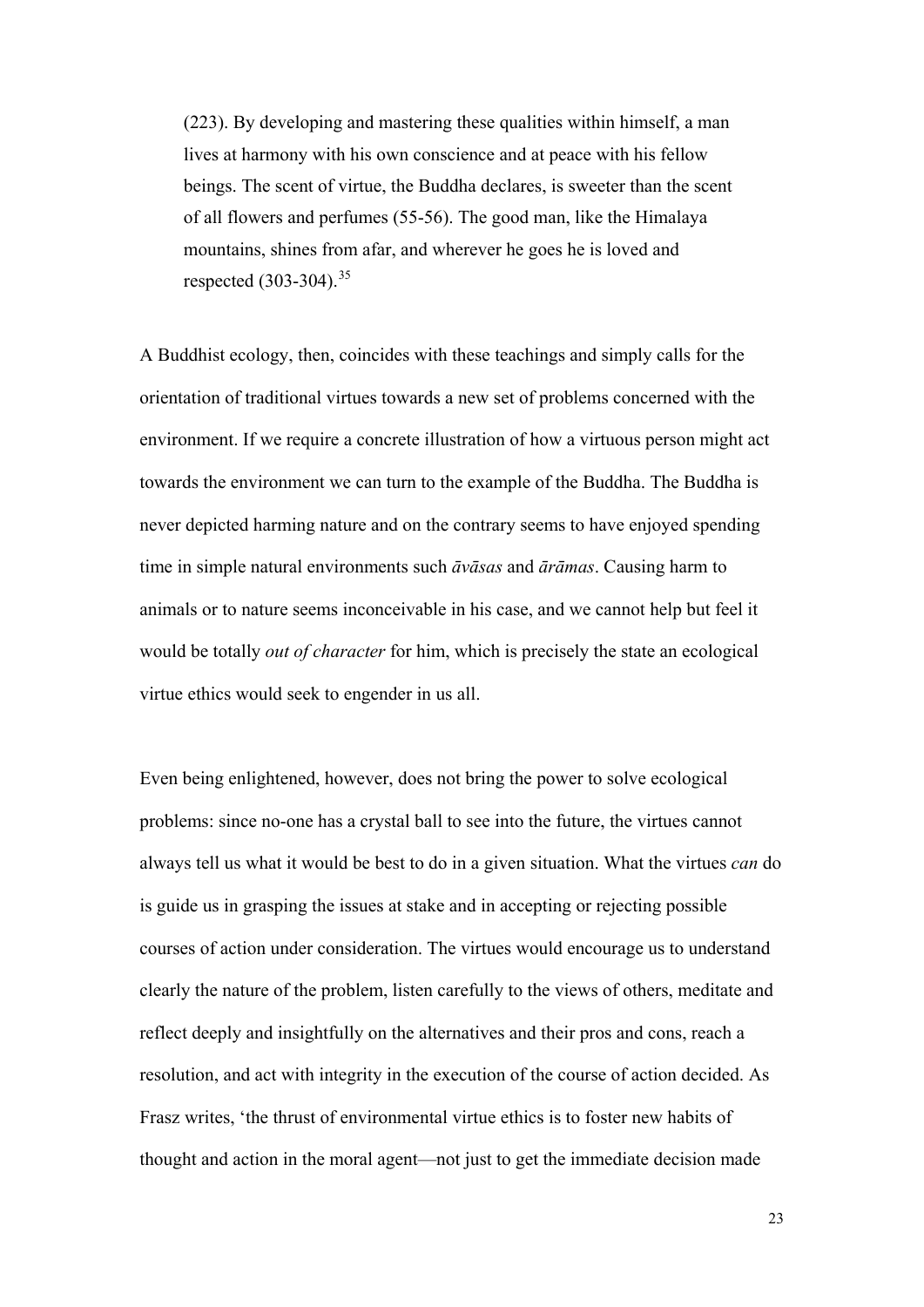right, but to reorient all actions henceforth in terms of holistic, ecologically based way

of thinking.'[36](#page-25-1)

## *Notes*

<u>.</u>

11 Celia E.Deane-Drummond *The Ethics of Nature*. Oxford: Blackwell, 2004:41.

<sup>12</sup> Celia E.Deane-Drummond *The Ethics of Nature*. Oxford: Blackwell, 2004:12.

<sup>13</sup> Macmillan TF. 'Virtue-Based Ethics: A Comparison of Aristotelian-Thomistic and Buddhist approaches.' *Religion East and West* 2002(2)**:**37-50, p.42.

14 Celia E.Deane-Drummond *The Ethics of Nature*. Oxford: Blackwell, 2004:15.

15 Celia E.Deane-Drummond *The Ethics of Nature*. Oxford: Blackwell, 2004:42 slightly amended.

16 Celia E.Deane-Drummond *The Ethics of Nature*. Oxford: Blackwell, 2004:17.

17 Celia E.Deane-Drummond *The Ethics of Nature*. Oxford: Blackwell, 2004:17.

18 Celia E.Deane-Drummond *The Ethics of Nature*. Oxford: Blackwell, 2004:42 slightly amended.

19 Sahni P. *Environmental Ethics in Early Buddhism: A Virtues Approach*. PhD: University of London, 2004:13.

20 Celia E.Deane-Drummond *The Ethics of Nature*. Oxford: Blackwell, 2004, p.42.

<sup>&</sup>lt;sup>1</sup> This article is a slightly modified version of a paper first presented at a conference entitled 'Buddhist Ecology and Critique of Modern Society' at SOAS, London, 17-18 February 2005.

<sup>2</sup> For example, Harris, I., *Buddhism and Ecology*, in *Contemporary Buddhist Ethics*, D. Keown, (ed), Curzon Press: London, 2000:113-135; also, *Getting to Grips with Buddhist Environmentalism: A Provisional Typology. Journal of Buddhist Ethics*, 1995. **2**: p. 173-190.

<sup>3</sup> Quoted in Sahni P. *Environmental Ethics in Early Buddhism: A Virtues Approach*. PhD: University of London, 2004, p.37.

<sup>4</sup> Schmithausen L. *Buddhism and Nature*. Tokyo: The International Institute for Buddhist Studies, 199, p.32f.

<sup>5</sup> This paper was written before I had a chance to see the two recent major recent publications on Buddhism and virtue ethics by Simon James and David Cooper which have advanced the subject considerably. See *Cooper, D.E. and S.P. James,* Buddhism, virtue and environment. Ashgate world philosophies series. 2005, Aldershot; Ashgate. James, S.P., *Zen Buddhism and environmental ethics*. Ashgate world philosophies series. 2004, Aldershot: Ashgate.

<sup>6</sup> MacIntyre A. *After Virtue. A Study in Moral Theory*. London: Duckworth, 1981.

<sup>7</sup> Celia E.Deane-Drummond. *The Ethics of Nature*. Oxford: Blackwell, 2004, p.6.

<sup>8</sup> *Nicomachean Ethics* ii.6, 1106b36-1107a2. W.D.Ross (trans) Oxford, Clarendon Press, 1925.

<sup>&</sup>lt;sup>9</sup> Quoted in Macmillan T. 'Virtue-Based Ethics: A Comparison of Aristotelian-

Thomistic and Buddhist Approaches.' *Religion East and West* 2002(2):37-50. 10 To these, Christianity added three more, the so-called 'theological virtues' of faith, hope, and charity.